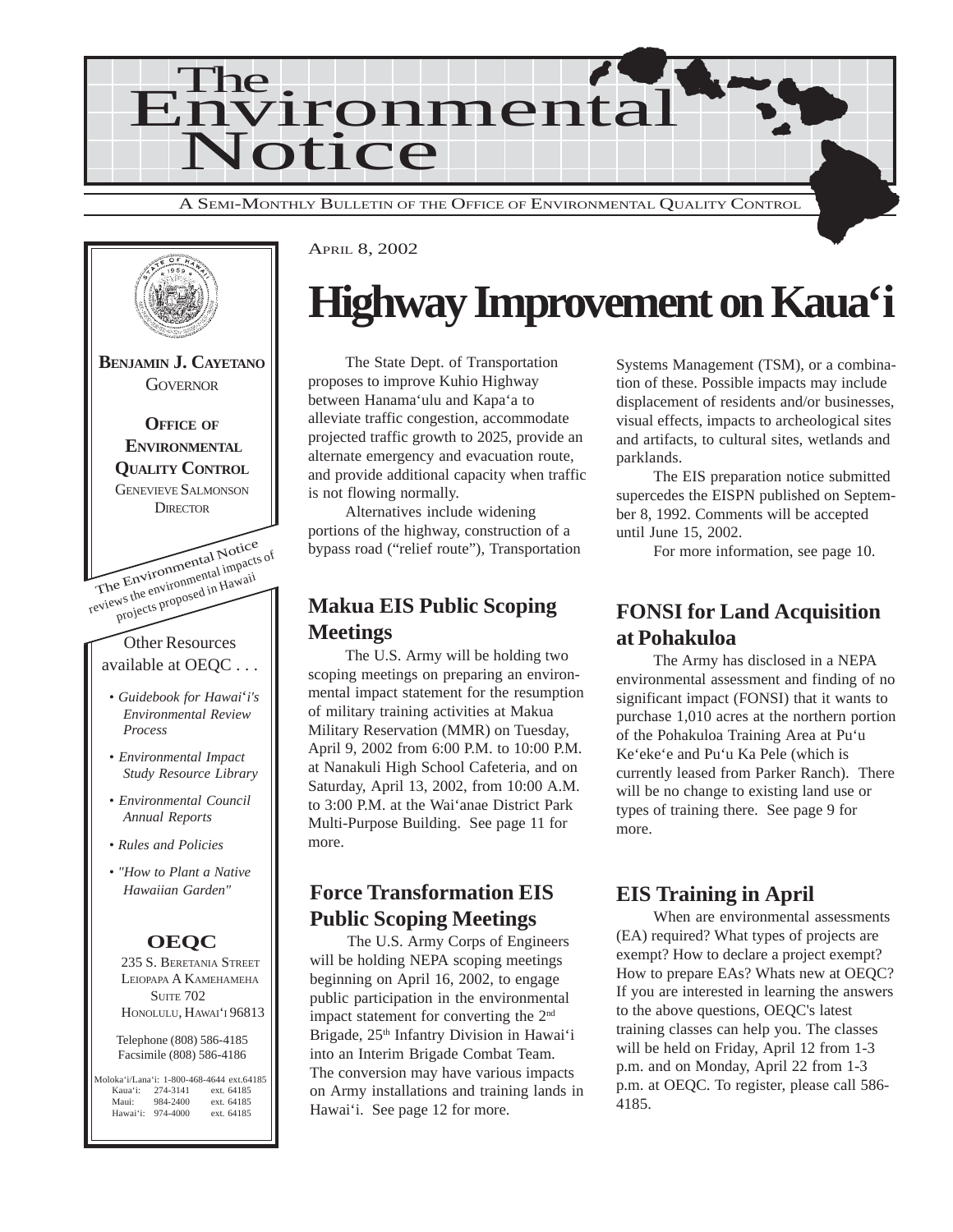# Table of Contents

APRIL 8, 2002

## 1 **O'ahu Notices**

#### **Draft Environmental Assessments**

[\(1\) Diamond Head Water System Improvements Project](#page-2-0) .................... 3 [\(2\) Farrington Highway Drainage Improvements at Nanakuli](#page-2-0) ............... 4

#### **National Environmental Policy Act (NEPA)**

| (3) Realignment of Kunia Gate, Wheeler Army Airfield, with the      |
|---------------------------------------------------------------------|
| Existing Lyman Gate, Schofield Barracks (FONSI)  4                  |
| (4) Hale Koa Hotel Lu'au Facility Improvements, Fort DeRussy, O'ahu |
|                                                                     |

#### **Previously Published Projects Pending Public Comments**

## 3 **Maui Notices**

#### **Draft Environmental Assessments**

| <b>Previously Published Projects Pending Public Comments</b> |  |
|--------------------------------------------------------------|--|
|                                                              |  |
|                                                              |  |

## 2 **Moloka'i Notices**

#### **Draft Environmental Assessments** [\(1\) Alanui Ka 'Imi 'Ike Road Extension, Kaunakakai](#page-6-0) ............................ 7

## 5 **Kaho'olawe Notices**

#### **Final Environmental Assessments/**

**Findings of No Significant Impacts (FONSI)**

[\(1\) Kaho'olawe Rainwater Catchment and Water Storage Facility](#page-7-0) ....... 8

## 6 **Hawai'i Notices**

#### **National Environmental Policy Act (NEPA)**

| <b>Previously Published Projects Pending Public Comments</b> |  |
|--------------------------------------------------------------|--|
|                                                              |  |

### 7 **Kaua'i Notices**

#### **Environmental Impact Statement Preparation Notices** [\(1\) Kuhio Highway Improvements, Hanama'ulu to Kapa'a](#page-9-0) ................. 10 **[Previously Published Projects Pending Public Comments11](#page-9-0)** [Draft Environmental Impact Statements](#page-10-0) ............................................ 11

## **We National Environmental Policy Act**

| Scoping Meeting to Prepare an Environmental Impact Statement for     |  |
|----------------------------------------------------------------------|--|
| Military Training Activities at Makua Military Reservation  11       |  |
| Scoping Meetings to Prepare an Environmental Impact Statement for    |  |
| Transformation of the 2nd Brigade, 25th Infantry Division (Light) to |  |
|                                                                      |  |
| U.S. Coast Guard Integrated Deepwater System Project  13             |  |

## s **[Shoreline Notices](#page-12-0)**

## V **Pollution Control Permits**

|--|

## ^ **Coastal Zone News**

## J **[Federal Notices](#page-16-0)**

| Notice of Deficiency for Hawai'i Clean Air Operating Permits          |
|-----------------------------------------------------------------------|
|                                                                       |
| Public Scoping Meeting on Northwestern Hawaiian Islands National      |
|                                                                       |
| Revised Prudency Determinations/Designations of Critical Habitat for  |
|                                                                       |
| Determination of Critical Habitat for the Kaua'i Cave Wolf Spider and |
|                                                                       |
| Three Nominations to the National Register of Historic Places 18      |
|                                                                       |
| Beaches Environmental Assessment/Coastal Health Act Grants  18        |
| Request for Nominations to Marine Fisheries Advisory Committee  19    |
| Extension of Comment Period for Newcomb's Snail Critical Habitat 19   |



*OEQC intends to make the information in this bulletin accessible to everyone. Individuals that require this material in a different format (such as large type or braille), should contact our office for assistance.*

**The Environmental Notice Office of Environmental Quality Control Page 2**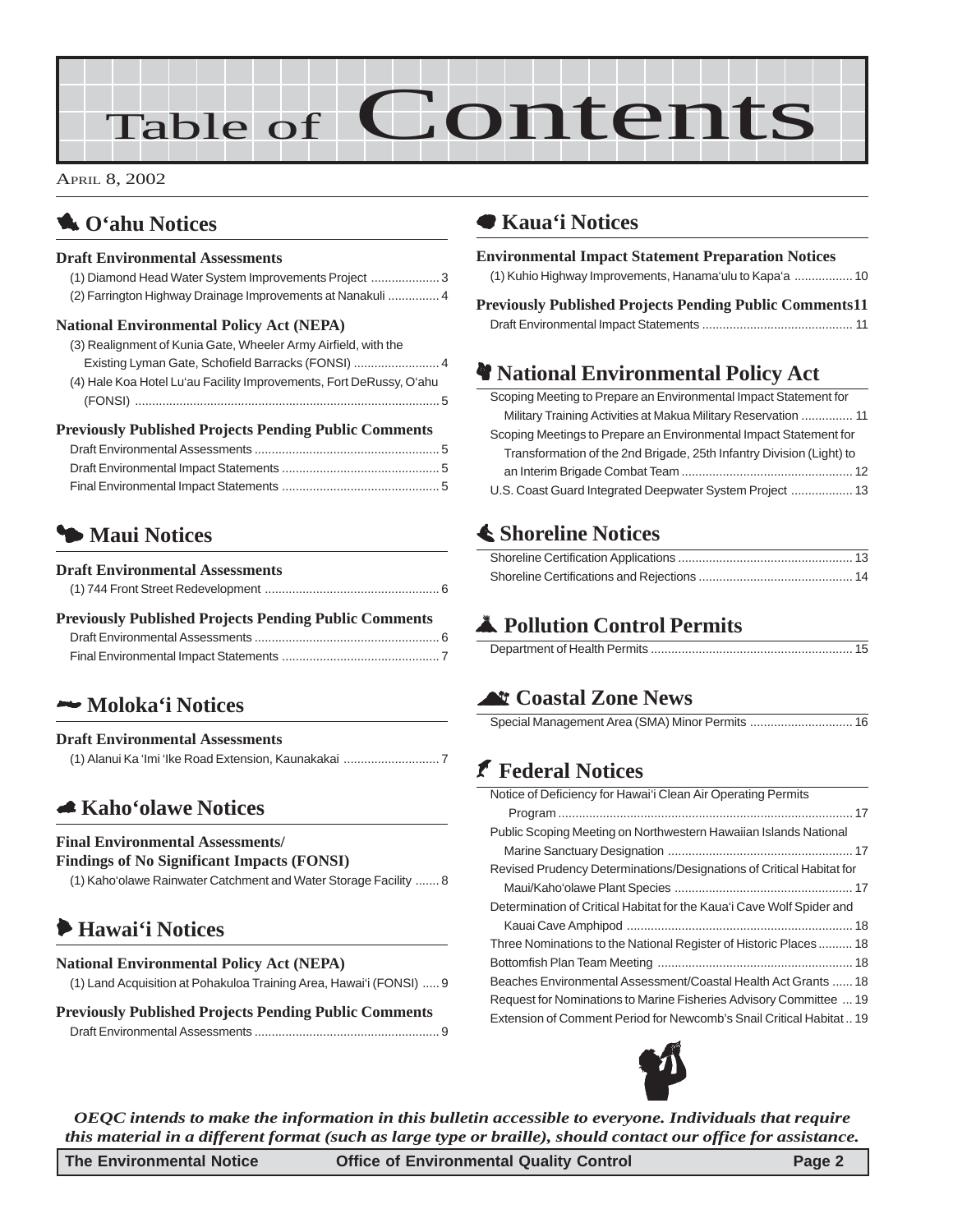## <span id="page-2-0"></span>**Draft Environmental**

## **Assessments**

## 1 **(1) Diamond Head Water System Improvements Project**

| District:             | Honolulu                                    |
|-----------------------|---------------------------------------------|
| TMK:                  | 2-7-36; 3-1-12 to 19, 24 & 25               |
| Applicant:            | City and County of Honolulu                 |
|                       | Board of Water Supply                       |
|                       | 630 S. Beretania Street                     |
|                       | Honolulu, Hawai'i 96843                     |
|                       | Contact: Scot Muraoka (527-5221)            |
|                       | <b>Approving Agency/Accepting</b>           |
| <b>Authority:</b>     | City and County of Honolulu                 |
|                       | Board of Water Supply                       |
|                       | 630 S. Beretania Street                     |
|                       | Honolulu, Hawai'i 96843                     |
|                       | Contact: Clifford Jamile (527-6180)         |
| <b>Consultant:</b>    | Kimura International, Inc.                  |
|                       | 1600 Kapi'olani Boulevard, Suite 1610       |
|                       | Honolulu, Hawai'i 96814                     |
|                       | Contact: Glenn Kimura (944-8848)            |
| <b>Public Comment</b> |                                             |
| Deadline:             | May 8, 2002                                 |
| Status:               | DEA First Notice pending public comment.    |
|                       | Address comments to the applicant with      |
|                       | copies to the approving agency or accepting |
|                       | authority, the consultant and OEQC.         |
| <b>Permits</b>        | NPDES, construction/trenching,              |
| <b>Required:</b>      | noise                                       |

The Board of Water Supply, City and County of Honolulu, proposes to install a 24-inch water main and an 8 inch water line in the public rights-of-way through a section of Kapahulu. The new 24-inch water main is needed to improve system operation and reliability of water transmission to East Honolulu. It will connect to the Kapahulu Avenue line and extend the length of Herbert Street until Campbell Avenue. The line will continue along Campbell Avenue where it will connect to an existing 30-inch waterline just past the Kaunaoa Street intersection. This new water main will provide a separate influent/effluent line from the Diamond Head 180 Reservoir to the suction side of the Diamond Head line booster on Kalakaua Avenue. It will



**O'ahu Notices**

enable the Diamond Head line booster to draw water from the Diamond Head 180 Reservoir.

The 8-inch distribution line will be installed in Kaunaoa Street to replace an existing 6-inch line. The new 8 inch line will improve fire flow and meet current Board of Water Supply standards. The existing 6-inch line will be abandoned in place. Work in this segment also involves laterals and reconnection to fire hydrants.

Short-term construction impacts include traffic delays, construction noise, and dust. A traffic control plan and adherence to all State and local regulations governing construction activities will minimize environmental harm and inconvenience to the public. Prior to construction, residents along the project route, as well as the area Neighborhood Board, will be notified of the project schedule and of any lane closure and detours.

The proposed water main and water line will run along existing streets with numerous existing underground utility lines and underground structures. Installation of the new lines under the existing lines and structures is anticipated to be difficult due to the presence of old trenches and old excavations, existing geotechnical conditions and the need to excavate below the groundwater table in selected areas. The construction contractor and geotechnical engineers will work with the Board of Water Supply to develop an appropriate plan for site preparation, excavation, shoring and dewatering.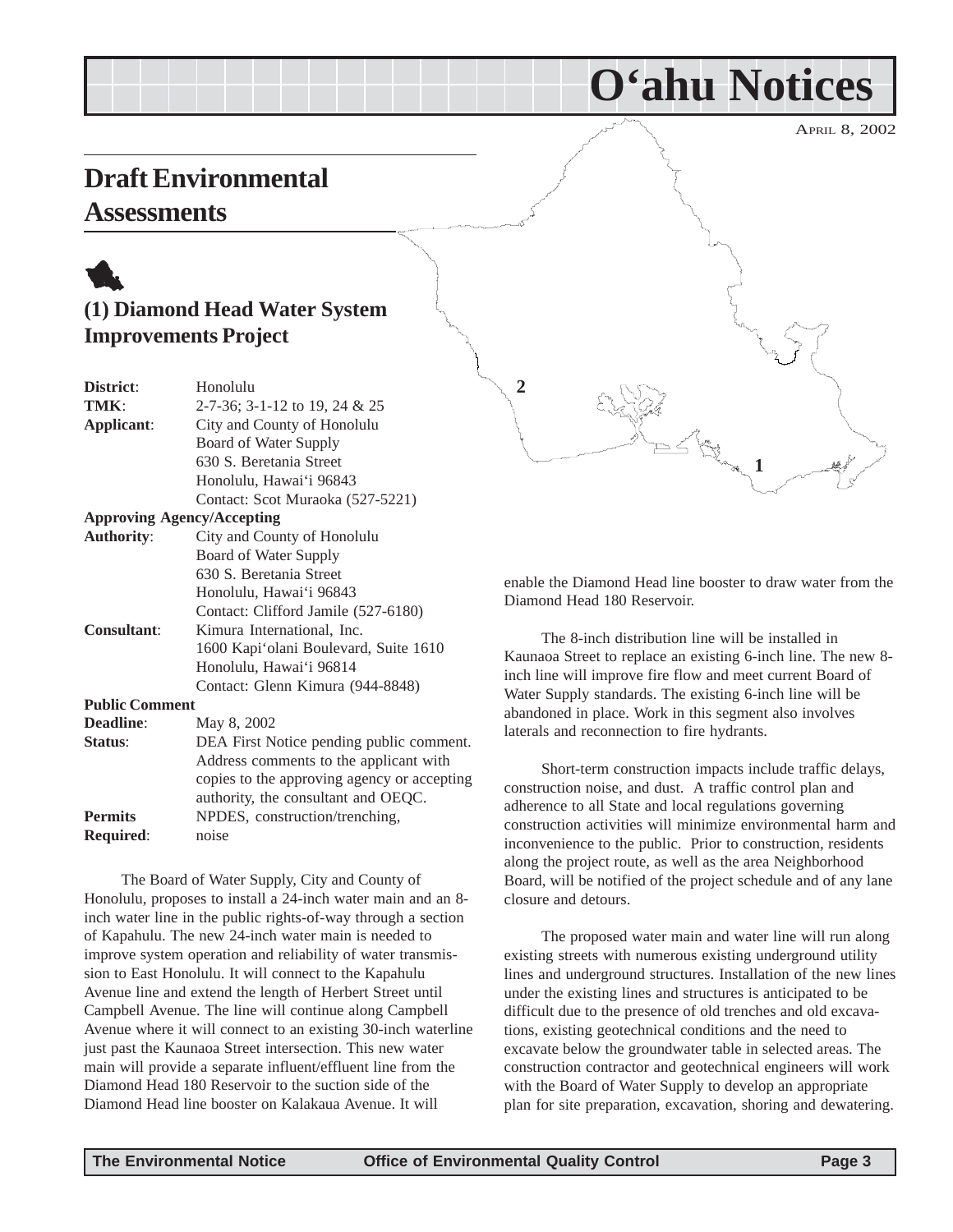## <span id="page-3-0"></span>**O'ahu Notices**

APRIL 8, 2002



## **(2) Farrington Highway Drainage Improvements at Nanakuli**

| District:             | Wai'anae                                    |
|-----------------------|---------------------------------------------|
| TMK:                  | 8-9-01 and 8-7-07                           |
| Applicant:            | Department of Transportation                |
|                       | <b>Highways Division</b>                    |
|                       | 601 Kamokila Boulevard, Room 609            |
|                       | Kapolei, Hawai'i 96707                      |
|                       | Contact: Duane Taniguchi (692-7582)         |
|                       | <b>Approving Agency/Accepting</b>           |
| <b>Authority:</b>     | Department of Transportation                |
|                       | <b>Highways Division</b>                    |
|                       | 869 Punchbowl Street                        |
|                       | Honolulu, Hawai'i 96813                     |
|                       | Contact: Glenn Yasui (587-2220)             |
| <b>Consultant:</b>    | Belt Collins Hawaii, Ltd.                   |
|                       | 680 Ala Moana Boulevard, First Floor        |
|                       | Honolulu, Hawai'i 96813                     |
|                       | Contact: Glen Koyama (521-5361)             |
| <b>Public Comment</b> |                                             |
| <b>Deadline:</b>      | May 8, 2002                                 |
| Status:               | DEA First Notice pending public comment.    |
|                       | Address comments to the applicant with      |
|                       | copies to the approving agency or accepting |
|                       | authority, the consultant and OEQC.         |
| <b>Permits</b>        |                                             |

**Required**: SMA, Grading

The State of Hawai'i Department of Transportation - Highways Division (DOT-HWY) is proposing to improve the drainage system along Farrington Highway in Nanakuli, O'ahu. The proposed improvements will occur within the existing highway right-of-way at two locations: one comprising an approximately 1,700-foot segment of the highway, known as Area I, extending from the GTE Building to Nanakuli Stream, and the other, known as Area II, comprising an approximately 700-foot segment of the highway from the Garden Groves town homes entrance road to a point 200 feet Kapolei side of Princess Kahanu Avenue.

In Area I, DOT-HWY is proposing to install an 18"/24" diameter drain line with a series of grated drop inlets in the mauka shoulder of the highway to collect surface runoff. The outlet for the drainage system will be located in a dry drainageway adjacent to the St. Rita Catholic Church at the southern end of the project site. An approximately 2,100 sq. ft. easement over Hawaiian Home Lands property (TMK 8-907: 2) will be required for the system's outlet. The dry drainageway presently connects with Nanakuli Stream approximately 500 feet to the south of the project. After the drainage system is installed, DOT-HWY will upgrade the sidewalk from asphaltic concrete to concrete along the mauka shoulder of the highway. On the makai side of the highway, DOT-HWY will install a lined concrete ditch. The ditch will be approximately 2 feet wide, approximately 1 to 2 feet deep, and approximately 280 feet long. It will connect with an existing concrete drainage chute located on the northern bank of the Nanakuli Stream.

In Area II, four or five dry wells will be located in the mauka shoulder and five or six dry wells in the makai shoulder of the highway. The dry wells in the mauka shoulder will be independent of each other, while the makai dry wells will be connected with a 12" diameter perforated culvert.

Construction is expected to begin in the third quarter of 2003 and be completed in the third quarter of 2004. The cost of construction is estimated to be approximately \$2.4 million and will be funded by the State.

## **National Environmental Policy Act (NEPA)**



## **(3) Realignment of Kunia Gate, Wheeler Army Airfield, with the Existing Lyman Gate, Schofield Barracks (FONSI)**

| District:             | Wahiawa                                   |
|-----------------------|-------------------------------------------|
| Applicant:            | 25th Infantry Division (Light) and U.S.   |
|                       | Army, Hawai'i                             |
|                       | Schofield Barracks, Hawai'i 96857-5013    |
|                       | Contact: Peter Yuh, Jr. (656-2878 x 1051) |
| <b>Public Comment</b> |                                           |

**Deadline**: May 8, 2002

The Army is proposing to realign Wheeler Army Airfield's Kunia Gate with Schofield Barrack's Lyman Gate. The purpose of the project is to improve traffic flow and safety between the two installations, and on Kunia Road. The project would create a four-way intersection which would be controlled by a traffic signal system. Adequate holding lanes on Kunia Road would be created. To complete the traffic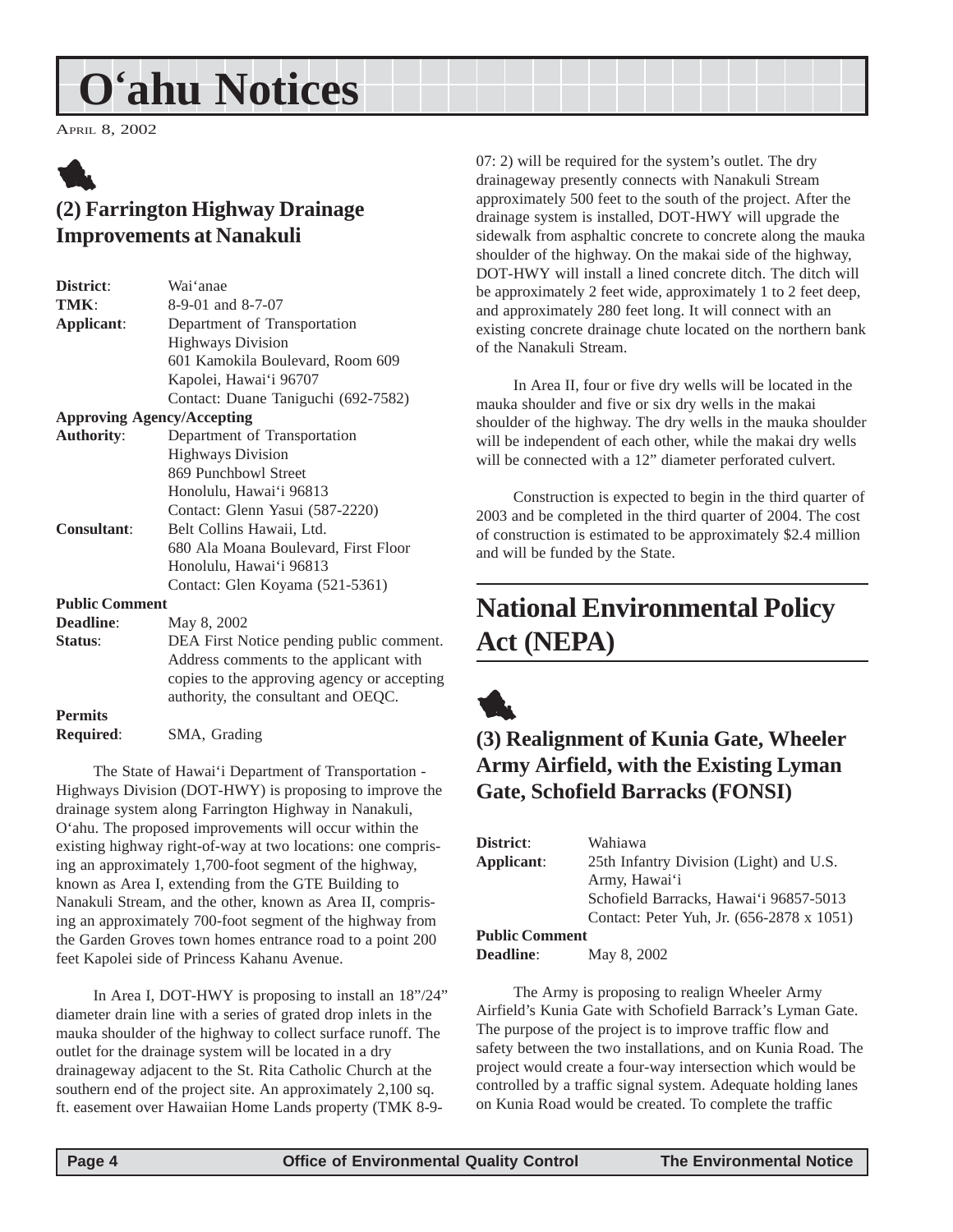<span id="page-4-0"></span>

pattern, a new roadway would be constructed to Wright Avenue on Wheeler Army Airfield. There will be short-term impacts typically associated with construction: fugitive dust, noise, and erosion. All of these impacts will be mitigated. There will be no significant long-term impacts resulting from this project.



## **(4) Hale Koa Hotel Lu'au Facility Improvements, Fort DeRussy, O'ahu (FONSI)**

| District:  | Honolulu                                  |
|------------|-------------------------------------------|
| Applicant: | 25th Infantry Division (Light) and U.S.   |
|            | Army, Hawai'i                             |
|            | Schofield Barracks, Hawai'i 96857-5013    |
|            | Contact: Peter Yuh, Jr. (656-2878 x 1051) |
|            |                                           |

**Public Comment**

**Deadline**: May 8, 2002

The Hale Koa Hotel is proposing to construct a luau pavilion on its hotel grounds in Waikiki. The pavilion will be an all-weather facility that would provide a shelter in the event of rain. Because the present luau is outdoors, a banquet room must be held in reserve on the nights of the luau. The Banyan Tree Showroom, one of the largest of the hotel's banquet or function rooms, is set aside for that purpose. The design of the new open-air pavilion will embrace traditional Polynesian house or hale with open exteriors and natural ventilation. Plans call for a series of five na hale in a semicircle over the main seating area, a covered performance platform, and a service bar. These buildings will feature double-pitched hip roofs. Design capacity will be for approximately 600 guests. The remaining portion of the luau grounds will be left as open space. The proposed project will have minimal impact to flora, fauna, subsurface cultural sites, drainage, existing pedestrian circulation, and infrastructure.

## **Previously Published Projects Pending Public Comments**

#### **Draft Environmental Assessments**

#### 1 **Kunia Wells II Nitrate Treatment System**

- 
- **Applicant**: City and County of Honolulu Board of Water Supply 630 South Beretania Street Honolulu, Hawai'i 96843

**Approving Agency/Accepting**

| <b>Authority:</b>     | City and County of Honolulu            |
|-----------------------|----------------------------------------|
|                       | Board of Water Supply                  |
|                       | 630 South Beretania Street             |
|                       | Honolulu, Hawai'i 96843                |
|                       | Contact: Clifford S. Jamile (527-6180) |
| <b>Public Comment</b> |                                        |
| <b>Deadline:</b>      | April 22, 2002                         |

APRIL 8, 2002

#### 1 **University of Hawai'i Health and Wellness Center at Kaka'ako**

| Applicant:                        | John A. Burns School of Medicine |  |
|-----------------------------------|----------------------------------|--|
|                                   | University of Hawai'i            |  |
|                                   | 1960 East West Road              |  |
|                                   | Honolulu, Hawai'i 96822-2319     |  |
|                                   | Contact: Rex Johnson (956-9824)  |  |
| <b>Approving Agency/Accepting</b> |                                  |  |
| <b>Authority:</b> Same as above   |                                  |  |
| <b>Public Comment</b>             |                                  |  |
| Deadline:                         | April 22, 2002                   |  |

#### **Draft Environmental Impact Statements**

#### **1. Primary Corridor Transportation Project (Supplemental)**

| Applicant:            | City and County of Honolulu                 |
|-----------------------|---------------------------------------------|
|                       | Department of Transportation Services       |
|                       | 650 South King Street, 3rd floor            |
|                       | Honolulu, Hawai'i 96813                     |
|                       | Contact: Cheryl Soon (523-4125)             |
|                       | <b>Approving Agency/Accepting</b>           |
| <b>Authority:</b>     | Governor, State of Hawai'i                  |
|                       | c/o Office of Environmental Quality Control |
|                       | 235 South Beretania Street, Room 702        |
|                       | Honolulu, Hawai'i 96813                     |
| <b>Public Comment</b> |                                             |
| <b>Deadline:</b>      | May 7, 2002                                 |

## **Final Environmental Impact Statements**

#### 1 **'Iwilei Elderly Residential Complex**

| Applicant:                        | Housing and Community Development           |  |
|-----------------------------------|---------------------------------------------|--|
|                                   | Corporation of Hawai'i                      |  |
|                                   | 677 Oueen Street, Suite 300                 |  |
|                                   | Honolulu, Hawai'i 96813                     |  |
|                                   | Contact: Ron Hedani (587-0550)              |  |
| <b>Approving Agency/Accepting</b> |                                             |  |
| <b>Authority:</b>                 | Governor, State of Hawai'i                  |  |
|                                   | c/o Office of Environmental Quality Control |  |
|                                   | 235 South Beretania Street, Suite 702       |  |
|                                   | Honolulu, Hawai'i 96813                     |  |
| <b>Status:</b>                    | FEIS currently being reviewed by OEQC.      |  |
|                                   |                                             |  |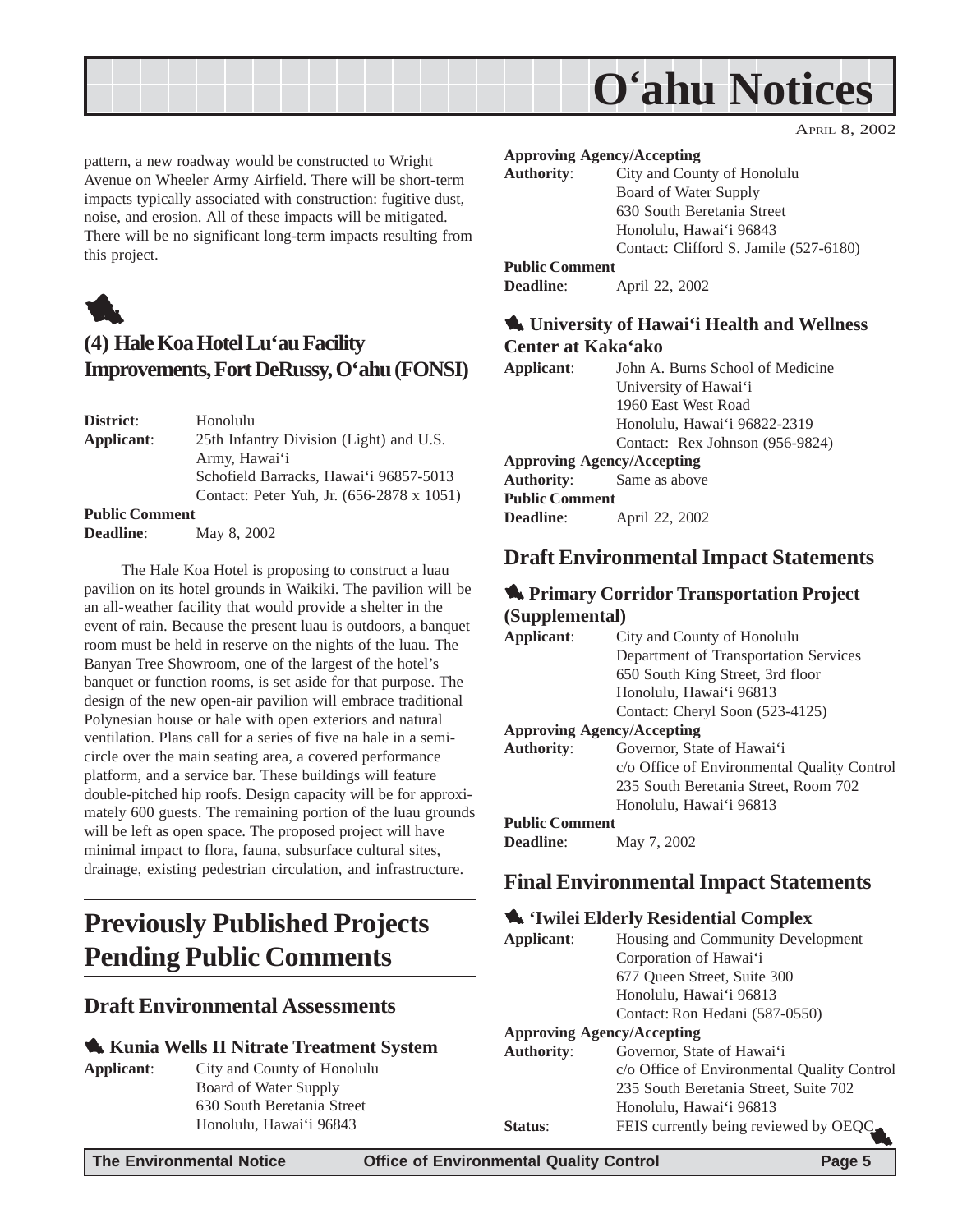## <span id="page-5-0"></span>**Maui Notices**

APRIL 8, 2002

## **Draft Environmental**

**Assessments**

## $\bullet$ **(1) 744 Front Street Redevelopment**

| District:             | Lahaina                                     |
|-----------------------|---------------------------------------------|
| TMK:                  | $4-6-09:7 & 62$                             |
| Applicant:            | LoKo Maui LLC                               |
|                       | c/o Lowson and Associates                   |
|                       | P.O. Box 998                                |
|                       | Lahaina, Hawai'i 96767                      |
|                       | Contact: James "Mac" Lowson (661-8711       |
|                       | x203                                        |
|                       | <b>Approving Agency/Accepting</b>           |
| <b>Authority:</b>     | County of Maui Planning Department          |
|                       | 250 South High Street                       |
|                       | Wailuku, Hawai'i, 96793                     |
|                       | Contact: Ann Cua (270-7735)                 |
| <b>Consultant:</b>    | Chris Hart & Partners, Inc.                 |
|                       | 1955 Main Street, Suite 200                 |
|                       | Wailuku, Hawai'i 96793                      |
|                       | Contact: Chris Hart (242-1955)              |
| <b>Public Comment</b> |                                             |
| Deadline:             | May 8, 2002                                 |
| Status:               | DEA First Notice pending public comment.    |
|                       | Address comments to the applicant with      |
|                       | copies to the approving agency or accepting |
|                       | authority, the consultant and OEQC.         |
| <b>Permits</b>        |                                             |

**1**

**Required**: SMA, Historic District, Building

The applicant is proposing renovations to an existing historic building (the Old Lahaina Store) located at 744 Front Street in Lahaina, Maui. Associated with the redevelopment, the applicant plans to optimize the surrounding property for pedestrian use and automobile parking, which entails the demolition of a non-historic 6-unit apartment building and attached restaurant that is located behind the Old Lahaina Store. The subject property is identified as TMK parcels (2) 4-6-09: 7 & 62. The project may also include sidewalk and landscape related improvements within the County right-ofway fronting 744 Front Street and possibly within the abutting property to the north (parcel 8).

The renovations are anticipated to have a positive effect on the property, which is currently underutilized and has unwelcome industrial/service atmosphere unbecoming of Lahaina Town. The proposed renovations to the Historic Building aim to preserve the charm and architectural style that is unique to the building, and Lahaina. No substantial adverse impacts to the environment are anticipated due to the redevelopment.

## **Previously Published Projects Pending Public Comments**

**Draft Environmental Assessments**

### 3 **Keokea Lateral Phase II Water System Improvements**

**Applicant**: Department of Water Supply 200 South High Street Wailuku, Hawai'i 96793 Contact: Herbert Kogasaka (270-7835) **Approving Agency/Accepting Authority**: Same as above

**Public Comment Deadline**: April 22, 2002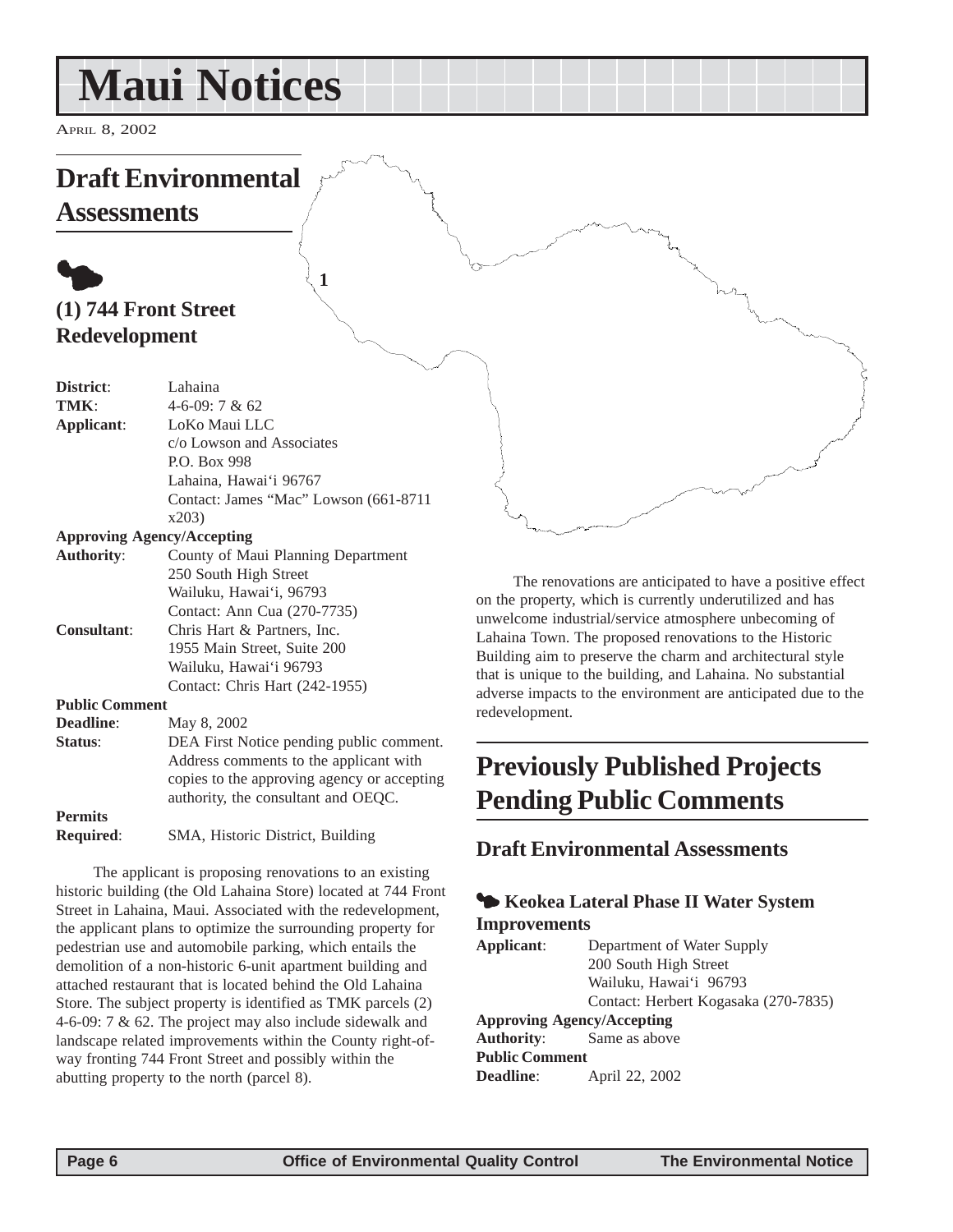<span id="page-6-0"></span>

### **Final Environmental Impact Statements**

#### 3 **Kihei-Upcountry Maui Highway**

**Applicants**: Department of Transportation Highways Division 869 Punchbowl Street Honolulu, Hawai'i 96813 Contact: Ronald Tsuzuki (587-1830) and U.S. Department of Transportation Federal Highways Administration 300 Ala Moana Boulevard Honolulu, Hawai'i 96850 Contact: Abraham Wong (541-2700)

| <b>Approving Agency/Accepting</b> |                                             |
|-----------------------------------|---------------------------------------------|
| <b>Authority:</b>                 | Governor, State of Hawai'i                  |
|                                   | c/o Office of Environmental Quality Control |
|                                   | 235 South Beretania Street, Suite 702       |
|                                   | Honolulu, Hawai'i 96813                     |
| Status:                           | FEIS currently being reviewed by OEQC.      |



**Moloka'i Notices**

**1**

## **Draft Environmental Assessments**

## 21**.**

#### **(1) Alanui Ka 'Imi 'Ike Road Extension, Kaunakakai**

| District:                         | Moloka'i                                 |  |
|-----------------------------------|------------------------------------------|--|
| TMK:                              | 5-3-3:15 (por.) and 5-3-11:38 (por.)     |  |
| Applicant:                        | County of Maui, Department of Public     |  |
|                                   | Works and Waste Management               |  |
|                                   | 200 South High Street                    |  |
|                                   | Wailuku, Hawai'i 96793                   |  |
|                                   | Contact: Wendy Kobashigawa (270-7745)    |  |
| <b>Approving Agency/Accepting</b> |                                          |  |
| <b>Authority:</b>                 | Same as above.                           |  |
| Consultant:                       | Munekiyo & Hiraga, Inc.                  |  |
|                                   | 305 High Street, Suite 104               |  |
|                                   | Wailuku, Hawai'i 96793                   |  |
|                                   | Contact: Michael Munekiyo (244-2015)     |  |
| <b>Public Comment</b>             |                                          |  |
| Deadline:                         | May 8, 2002                              |  |
| Status:                           | DEA First Notice pending public comment. |  |
|                                   | Address comments to the applicant with   |  |
|                                   | copies to the consultant and OEQC.       |  |
| <b>Permits</b>                    |                                          |  |
| <b>Required:</b>                  | SMA, construction                        |  |
|                                   |                                          |  |

The County of Maui, Department of Public Works and Waste Management (DPWWM) proposes the construction of a new roadway in Kaunakakai, Moloka'i, connecting Kamehameha V Highway (in the vicinity of the Moloka'i Education Center) and the Ranch Camp residential subdivision. The proposed roadway will traverse lands identified as TMK 5-3-3:15(por.) and 5-3-11:38(por.). TMK 5-3-3:15 is owned by Moloka'i Ranch, Ltd., while TMK 5-3-11:38 is owned by Cooke Land Company. A Department of Water Supply 12-inch waterline lies within the proposed right-ofway for the roadway. Both Moloka'i Ranch, Ltd. and Cooke Land Company will dedicate the right-of-way for the proposed alignment .

Project plans call for the construction of two 12-foot wide travel lanes, 6-foot paved shoulders, and 12-foot grassed shoulder areas. The proposed 6-foot wide paved shoulders will provide ample area to accommodate bicyclists, however, the proposed improvements will not be striped for this specific purpose.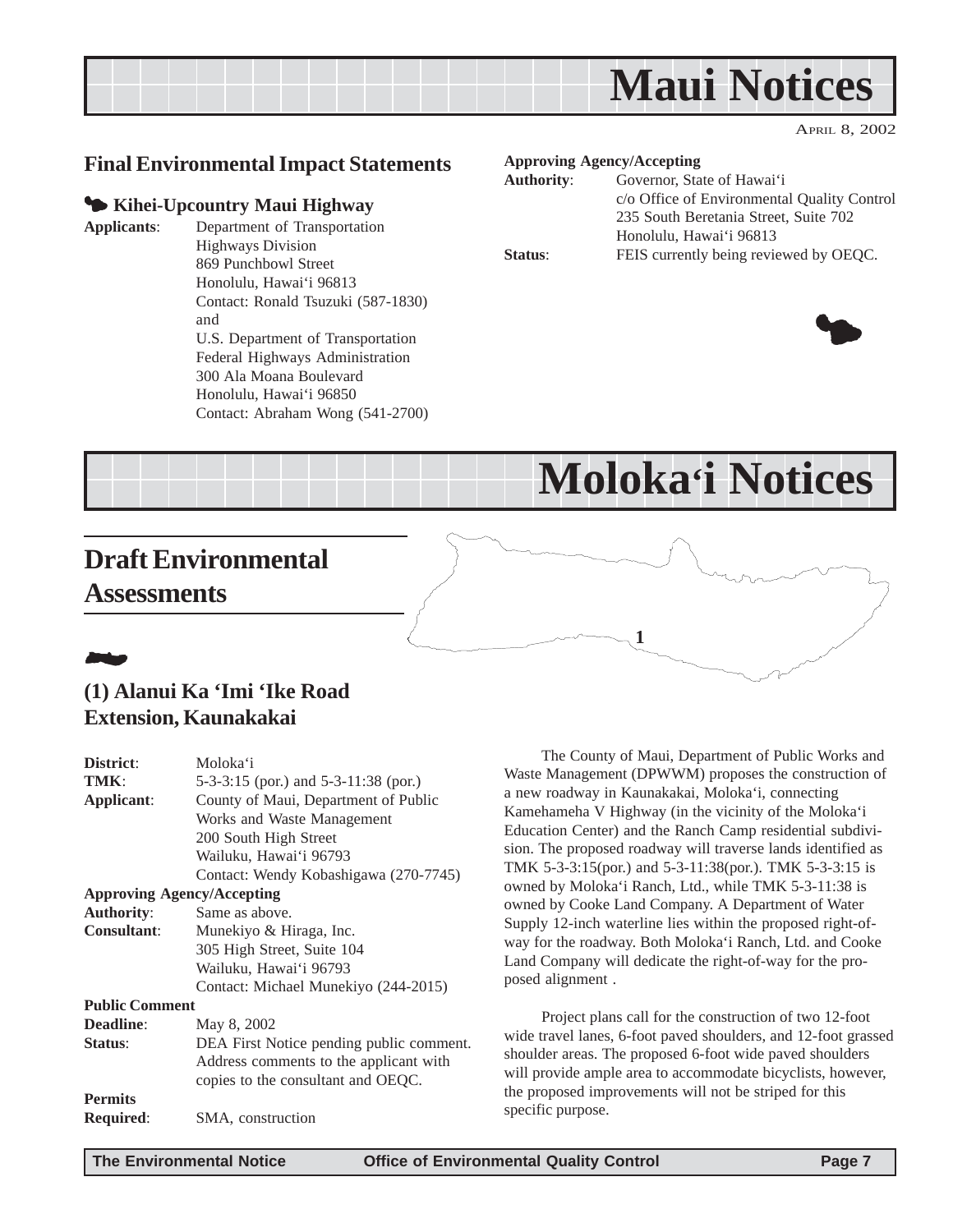## <span id="page-7-0"></span>**Moloka'i Notices**

#### APRIL 8, 2002

The proposed roadway will extend approximately 1,300 lineal feet, from Kalohi Street to the existing Alanui Ka 'Imi 'Ike roadway located along the eastern edge of the Molokai Education Center. Currently, the Ranch Camp subdivision has only one entrance access via Ala Malama Avenue, which travels through the central portion of Kaunakakai Town. The proposed roadway project would establish an eastern link between the Ranch Camp residential subdivision and Kamehameha V Highway, thereby improving the traffic circulation in the Kaunakakai area. In addition, area residents have indicated a need to have a readily available vehicular route to higher elevation lands in the event offlooding or tsunami events.

The roadway alignment is located within the Special Management Area (SMA) limits and therefore, will require a SMA Use Permit subject to review and action by the Moloka'i Planning Commission. Inasmuch as the proposed project will utilize both County and Federal monies to fund the proposed project, an Environmental Assessment has been prepared in accordance with the provisions of Chapter 343, Hawai'i Revised Statutes and the National Environmental Policy Act.

Estimated cost of construction is approximately \$2.2 million. Assuming all governmental approvals are obtained, construction is anticipated to start in January, 2003, with completion targeted for September, 2003.



## **Kaho'olawe Notices**

## **Final Environmental Assessments/ Findings of No Significant Impacts (FONSI)**



## **(1) Kaho'olawe Rainwater Catchment and Water Storage Facility**

| District:                         | Kahoʻolawe                             |
|-----------------------------------|----------------------------------------|
| Applicant:                        | Kaho'olawe Island Reserve Commission   |
|                                   | 811 Kolu Street, Suite 201             |
|                                   | Wailuku, Hawai'i 96793                 |
|                                   | Contact: Deepak Neupane (243-5025)     |
| <b>Approving Agency/Accepting</b> |                                        |
| <b>Authority:</b>                 | Same as above.                         |
| <b>Consultant:</b>                | Marc M. Siah & Associates, Inc.        |
|                                   | 810 Richards Street, Suite 888         |
|                                   | Honolulu, Hawai'i 96813                |
|                                   | Contact: Kelly Chuck (538-7180)        |
| Status:                           | FEA/FONSI issued, project may proceed. |
| <b>Permits</b>                    |                                        |
| <b>Required:</b>                  | Grading, noise                         |

The Kaho'olawe Island Reserve Commission (KIRC) proposes to locate a rainwater catchment and water storage facility on the eastern half of the Island of Kaho'olawe. The entire system will span approximately 3 acres of land surrounding the crater at Luamakika.

The purpose of the catchment and storage reservoirs are to provide an irrigation water source allowing for revegetation of the large barren area surrounding Luamakika in order to combat the severe problem of soil erosion that currently exists. The main components of the proposed project consist of a catchment apron, a reservoir storage system, transmission pipes, a pump house, and an access road.

No significant adverse impacts are expected from the installation of the water system at Luamakika crater. Special care was given during the design process of the proposed water system toward ensuring that the structures to be installed will have a minimal impact on the surrounding archaeological and cultural sites in the area.

The project is scheduled to begin in May, 2002 and is expected to last approximately 6 months. The estimated cost of the project is \$1,590,000.

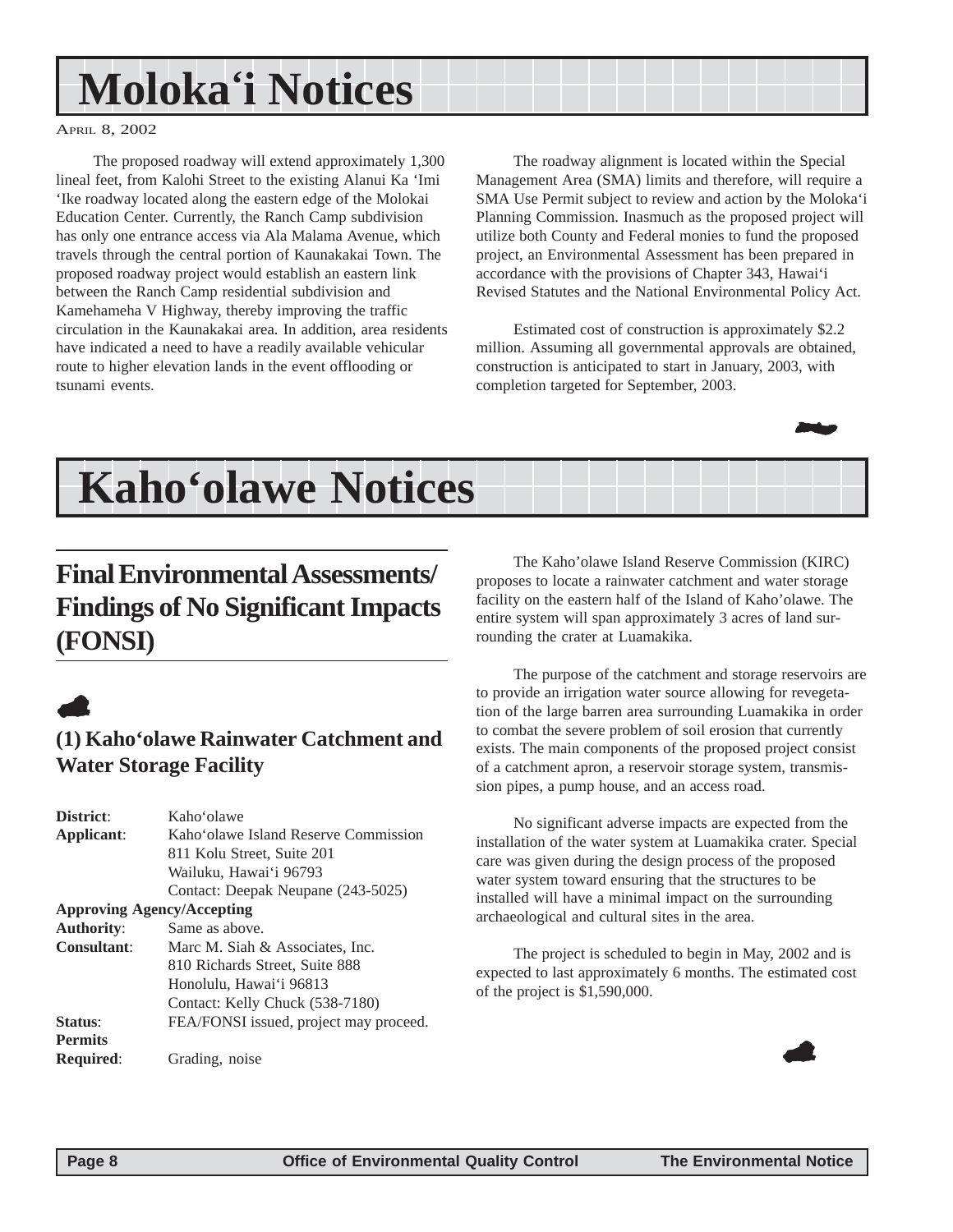## **Hawai'i Notices**

APRIL 8, 2002

## <span id="page-8-0"></span>**National Environmental Policy Act (NEPA)**

## $\blacklozenge$

## **(1) Land Acquisition at Pohakuloa Training Area, Hawai'i (FONSI)**

**District**: Hamakua **Applicant**: 25th Infantry Division (Light) and U.S. Army, Hawai'i Schofield Barracks, Hawai'i 96857-5013 Contact: Peter Yuh, Jr. (656-2878 x 1051) **Public Comment**

**Deadline**: May 8, 2002

The Army is proposing to purchase 1,010 acres of land at the northern portion of Pohakuloa Training Area at Pu'u Ke'eke'e and Pu'u Ka Pele. The parcel is currently leased from the Parker Ranch for military training. Land acquisition is being proposed because the long-term lease has lapsed and the property is leased on an as-needed basis.

There will be no changes to the existing land use or the current type of training that is conducted there. The Army's current stewardship actions are mitigating or avoiding adverse environmental impacts, especially on endangered species. Current mitigation efforts include habitat restoration and protection of biologically significant areas on the site. In addition, the Army is also developing a wildland fire management plan.

In response to a request by the State Historic Preservation Officer, the Army will complete a ground inventory of cultural resources on the parcel proposed for acquisition. The Army is also developing and will implement an Integrated Cultural Resources Management Plan (ICRMP) that will promote the protection of all cultural resources located within Army lands at PTA.

## **Previously Published Projects Pending Public Comments**

### **Draft Environmental Assessments**

#### 6 **Ahualoa Water Tanks Replacement**

| Applicant:            | County of Hawai'i                 |
|-----------------------|-----------------------------------|
|                       | Department of Water Supply        |
|                       | 345 Kekuanao'a Street, Suite 20   |
|                       | Hilo, Hawai'i 96720               |
|                       | Contact: Milton Pavao (961-8050)  |
|                       | <b>Approving Agency/Accepting</b> |
| <b>Authority:</b>     | Same as above                     |
| <b>Public Comment</b> |                                   |
| <b>Deadline:</b>      | April 22, 2002                    |
|                       |                                   |

#### 6 **Waikoloa (Ho'oko Street) Park Improvements**

| Applicant:                        | County of Hawai'i                  |
|-----------------------------------|------------------------------------|
|                                   | Department of Parks and Recreation |
|                                   | 25 Aupuni Street                   |
|                                   | Hilo, Hawai'i 96720                |
|                                   | Contact: Glenn Miyao (961-8311)    |
| <b>Approving Agency/Accepting</b> |                                    |
| <b>Authority:</b> Same as above.  |                                    |
| <b>Public Comment</b>             |                                    |
| Deadline:                         | April 22, 2002                     |
|                                   |                                    |

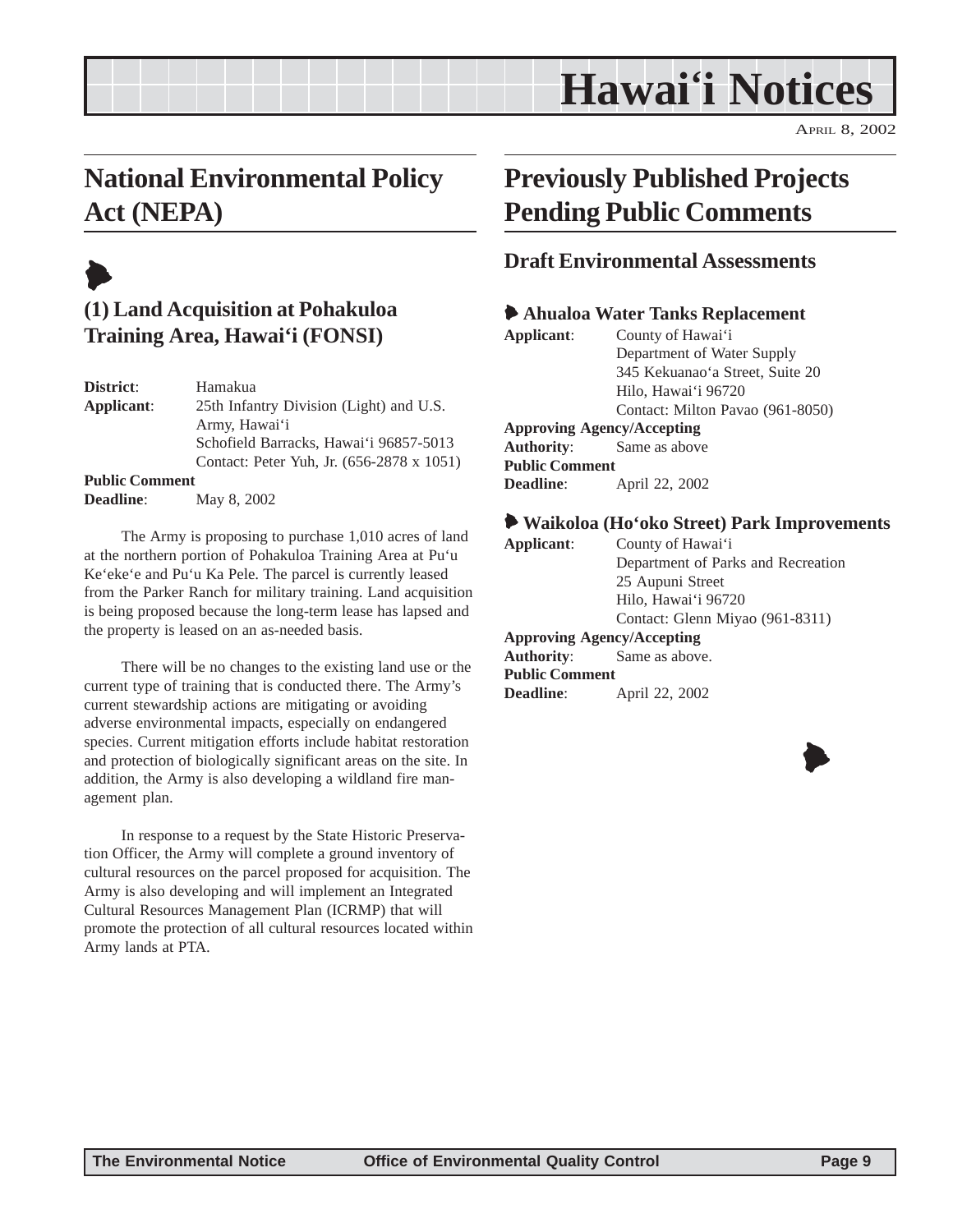## <span id="page-9-0"></span>**Kaua'i Notices**

APRIL 8, 2002

## **Environmental Impact Statement Preparation Notices**

## $\bullet$ **(1) Kuhio Highway Improvements, Hanama'ulu to Kapa'a**

| District:             | Lihu'e and Kawaihau                         |  |  |
|-----------------------|---------------------------------------------|--|--|
| TMK:                  | Portions of Zones 3 and 4                   |  |  |
| Applicant:            | State Department of Transportation          |  |  |
|                       | 869 Punchbowl Street                        |  |  |
|                       | Honolulu, Hawai'i 96813                     |  |  |
|                       | Contact: Patrick Tom (587-6355)             |  |  |
|                       | <b>Approving Agency/Accepting</b>           |  |  |
| <b>Authority:</b>     | Governor, State of Hawai'i                  |  |  |
|                       | c/o Office of Environmental Quality Control |  |  |
|                       | 235 South Beretania Street, Suite 702       |  |  |
|                       | Honolulu, Hawai'i 96813                     |  |  |
| <b>Consultant:</b>    | Kimura International, Inc.                  |  |  |
|                       | 1600 Kapi'olani Blvd., Suite 1610           |  |  |
|                       | Honolulu, Hawai'i 96814                     |  |  |
|                       | Contact: Glenn Kimura (944-8848)            |  |  |
| <b>Public Comment</b> |                                             |  |  |
| Deadline:             | June 15, 2002 (applicant is extending 30-   |  |  |
|                       | day comment period to 75 days)              |  |  |
| Status:               | EISPN First Notice pending public com-      |  |  |
|                       | ment. Address comments to the applicant     |  |  |
|                       | with copies to the approving agency or      |  |  |
|                       | accepting authority, the consultant and     |  |  |
|                       | OEOC.                                       |  |  |

Permits Sec. 404, Sec 401-WQC, Sec. 402 NPDES, **Required**: CZM Consistency Review, possibly SMA

The State of Hawai'i Department of Transportation proposes improvements to Kuhio Highway on the island of Kaua'i (Lihu'e and Kawaihau Districts). The study area is the Kuhio Highway corridor, from the intersection of Kuhio and Kapule Highways in Hanama'ulu, to Kapa'a Stream. The study area also extends from the shoreline to the Kalepa and Nonou Forest Reserves.

The objectives of the proposed action are to alleviate existing traffic congestion along Kuhio Highway, accommodate projected traffic growth to the year 2025 for both local circulation and through traffic, provide an alternate emergency access and evacuation route to respond to emergency conditions, and provide additional roadway capacity when traffic incidents impede the normal flow.

It is anticipated that several alternatives will be studied, including the no-build alternative. Possible "build" alternatives may include widening portions of Kuhio Highway, construction of a new bypass road or "relief route," a "Transportation System Management (TSM)" alternative, or some combination of these. The proposed action could also include construction of connector roads between the relief route and the existing Kuhio Highway.

**1**

The project is subject to both State of Hawai'i and federal environmental regulations. The applicants have determined that an EIS will be required because it is likely that some or all of the build alternatives may have significant impacts, as the term is defined by both Chapter 343, HRS and NEPA. Among the areas in which the project could have significant impacts are displacement of residents and/or businesses, visual effects, archaeological and cultural sites and artifacts, wetlands, and parklands.

Stakeholders and interested parties are invited to come forward with ideas for purpose and need, alternatives, alternative selection criteria, environmental concerns in all resource areas, suggestions for outreach, and other information relevant to the planning process. Comments received will be addressed in the Draft EIS.

This EISPN supercedes a previous EISPN published by OEQC on September 8, 1992. Public comments will be accepted through an extended 75-day review period, ending June 15, 2002.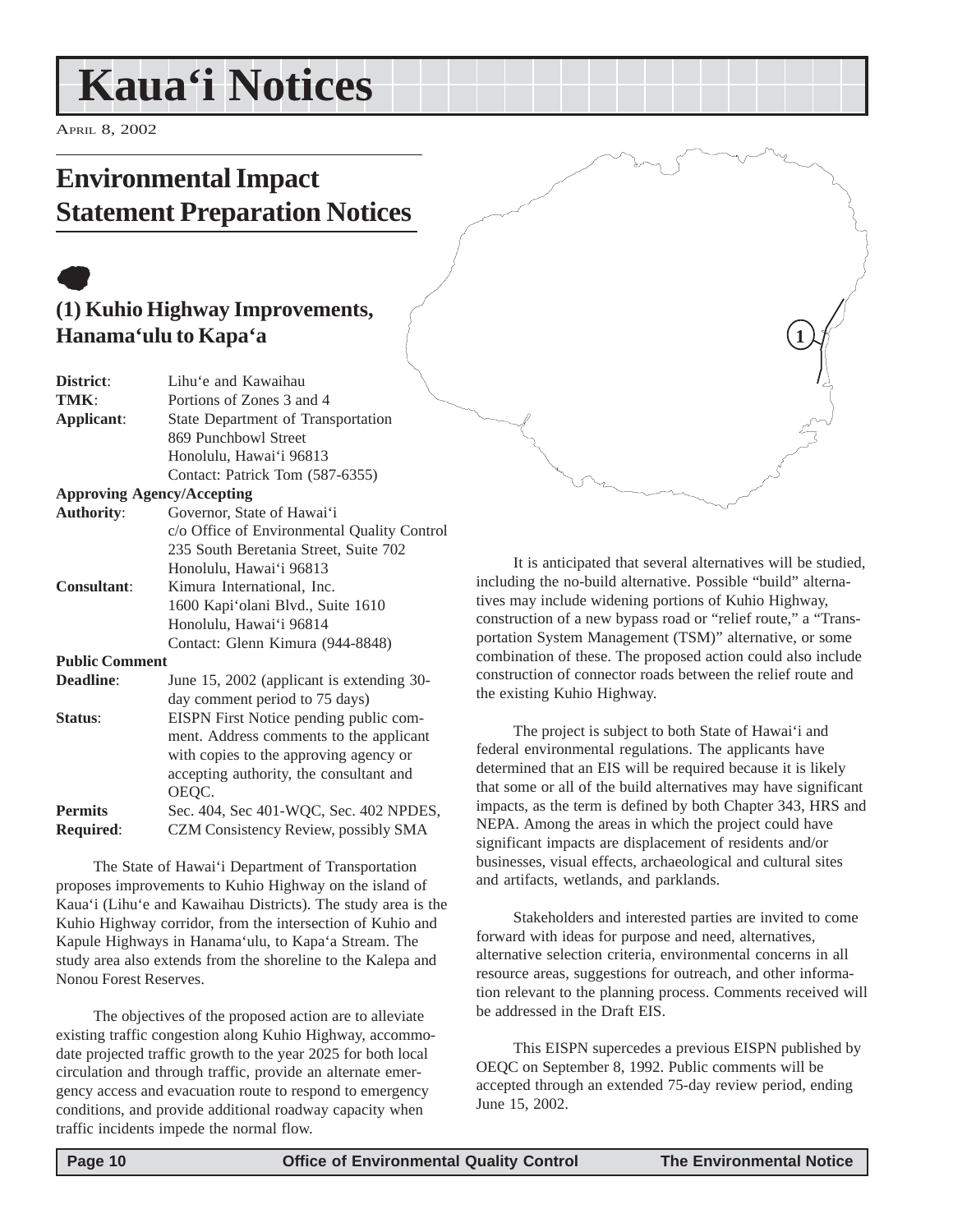**Kaua'i Notices**

## <span id="page-10-0"></span>**Previously Published Projects Pending Public Comments**

#### **Draft Environmental Impact Statements**

#### 7 **Ocean Bay Plantation at Hanama'ulu**

**Applicant**: EWM Kaua'i, LLC c/o Walton Hong (245-4757) 3135-A Akahi Street Lihu'e, Hawai'i 96766

#### **Approving Agency/Accepting**

**Authority**: County of Kaua'i Planning Department 4444 Rice Street, Suite 473 Lihu'e, Hawai'i 96766 Contact: Keith Nitta (241-6677)

#### **Public Comment**

**Deadline**: May 7, 2002



## **National Environmental Policy Act**

## **Scoping Meeting to Prepare an Environmental Impact Statement for Military Training Activities at Makua Military Reservation**

The 25<sup>th</sup> Infantry Division (Light) and U.S. Army Hawai'i announces it will be holding two scoping meetings to solicit public participation in the preparation of an environmental impact statement (EIS) for the proposed resumption of military training activities at Makua Military Reservation (MMR), O'ahu, Hawai'i. The proposed military training is to provide for company level, modified live-fire exercises at MMR's Company Combined-Arms Assault Course (CCAAC). The CCAAC, which was constructed in 1988, is the sole training facility at Makua Military Reservation, and is the only facility of its type on the island of O'ahu. The principal user will be the Army's 25<sup>th</sup> Infantry Division (Light) headquartered at Schofield Barracks. Other military components that have used MMR in the past such as the Marine Corps, Army Reserve, and Hawai'i Army National Guard may also use the CCAAC for required company combined-arms live-fire exercises (CALFEXs).

Conducting the required number of company CALFEXs is critical to maintaining the readiness of all military units assigned or stationed in Hawai'i. Company-level CALFEXs will include combined arms support provided by helicopter, artillery, mortar, and combat engineer support teams. The EIS will address, among other things, the potential direct, indirect and cumulative environmental impacts associated with the proposed military training activities at MMR.

Public scoping meetings will be held at and on the dates and times listed below. During each meeting, attendees will receive information on the Army's proposed use of Makua Military Reservation. Attendees will also have the opportunity to provide input on what they would like the EIS to address. Public comments will be accepted for a period of 15 days following the meeting dates and can be submitted in writing to the individual named below.

|       | Location: Nanakuli High & Intermediate School |
|-------|-----------------------------------------------|
|       | Cafeteria                                     |
|       | 89-980 Nanakuli Avenue                        |
|       | Wai'anae. Hawai'i 96792                       |
| Date: | Tuesday, April 9, 2002                        |
| Time: | 6:00 p.m. to $10:00$ p.m.                     |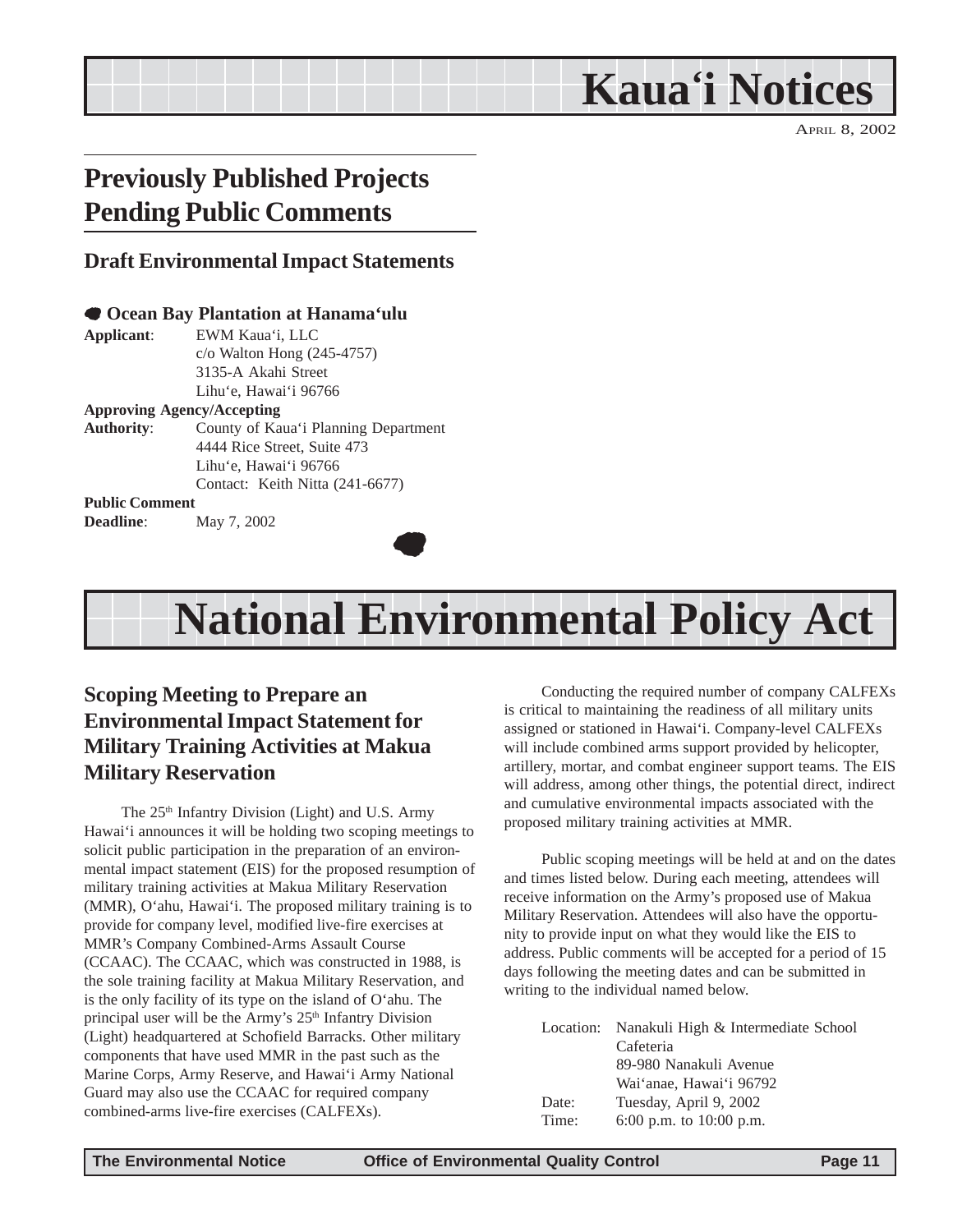## <span id="page-11-0"></span>**National Environmental Policy Act**

APRIL 8, 2002

| Location: | Wai'anae District Park Multi-Purpose Bldg. |
|-----------|--------------------------------------------|
|           | 85-601 Farrington Highway                  |
|           | Wai'anae, Hawai'i 96792                    |
| Date:     | Saturday, April 13, 2002                   |
| Time:     | 10:00 a.m. to $3:00$ p.m.                  |

Send written comments to or request additional information from: Ken Mashita, U.S. Army Engineer District-Honolulu, Programs and Project Management Division, Environmental and Special Projects Branch, Building 252CEPOH-PP-E, Fort Shafter, Hawai'i 96858- 5440, Telephone: 808-438-8417, Fax: 808-438-7801, E-mail: Calvin.K.Mashita@poh01.usace.army.mil.

## **Scoping Meetings to Prepare an Environmental Impact Statement for Transformation of the 2nd Brigade, 25th Infantry Division (Light) to an Interim Brigade Combat Team**

The U.S. Army Corps of Engineers announces scoping meetings to engage public participation in the environmental impact statement process that will address converting the 2<sup>nd</sup> Brigade, 25<sup>th</sup> Infantry Division (Light) stationed in Hawai'i to an Interim Brigade Combat Team (IBCT). An IBCT is a rapidly deployable, early-entry, medium-weight force with a decreased logistical footprint. IBCT fielding is an integral part of the process of developing a new fighting infrastructure that is partly based on self-sufficient, brigade-sized units.

Converting the 2nd Brigade,  $25<sup>th</sup>$  Infantry Division (Light) would result in the following force structure and facility changes that may have the potential to impact various Army installations and training lands in Hawai'i.

• Fielding of new or modified weapon systems, armored vehicles, and equipment.

• Construction activities including erection of buildings, training facilities and infrastructure, and renovation or demolition of training facilities at military installations located on the islands of Oahu and Hawai'i.

• Land transactions (acquisition, asset management, and disposal).

• Deployment of forces and specific training for deployment.

• Training to achieve and maintain readiness to perform missions.

• Other actions necessary to support a net increase in troops and vehicles to be assigned to the  $2<sup>nd</sup>$  Brigade,  $25<sup>th</sup>$ Infantry Division (Light).

Public scoping meetings will be held at and on the dates and times listed below. During each meeting, attendees will be introduced to the Army's vision of its future toward American leadership and security, the IBCT transformation process, and the range of proposed transformation activities. The public will also have the opportunity to provide input on what they would like the EIS to address as it pertains to the Army's proposal to convert the  $2<sup>nd</sup>$  Brigade,  $25<sup>th</sup>$  Infantry Division (Light) to an IBCT. Public comments will be accepted for a period of 15 days following the meeting dates and can be submitted in writing to the individual named below.

Moku'ola Room Ali'i Ballroom April 16, 2002 April 17, 2002 5:30 p.m. to 8:30 p.m. 5:30 p.m. to 8:30 p.m.

Leilehua High School Kawananakoa Middle Cafeteria School Cafeteria 1515 California Avenue 49 Funchal Street April 23, 2002 April 24, 2002 6:00 p.m. to 9:00 p.m. 6:00 p.m. to 9:00 p.m.

Hale'iwa Elementary Kahuku High & Inter- April 25, 2002 April 29, 2002

Hilo Hawaiian Hotel Outrigger Waikoloa Beach 71 Banyan Drive 69-275 Waikoloa Beach Dr. Hilo, Hawai'i 96720 Waikoloa, Hawai'i 96738

Wahiawa, Hawai'i 96786 Honolulu, Hawai'i 96813

 School Cafeteria mediate School Cafeteria 66-505 Hale'iwa Road 56-490 Kamehameha Hwy Haleiwa, Hawai'i 96712 Kahuku, Hawai'i 96731 6:00 p.m. to 9:00 p.m. 6:00 p.m. to 9:00 p.m.

Nanakuli High & Intermediate School Cafeteria 89-980 Nanakuli Avenue Wai'anae, Hawai'i 96792 April 30, 2002 6:00 p.m. to 9:00 p.m.

Send written comments to or request additional information from: Earl Nagasawa, U.S. Army Engineer District, Honolulu, Programs and Project Management Division, Environmental and Special Projects Branch, Building 252CEPOH-PP-E, Fort Shafter, Hawai'i 96858- 5440, Telephone: 808-438-0772, Fax: 808-438-7801, E-mail: Earl.I.Nagasawa@poh01.usace.army.mil.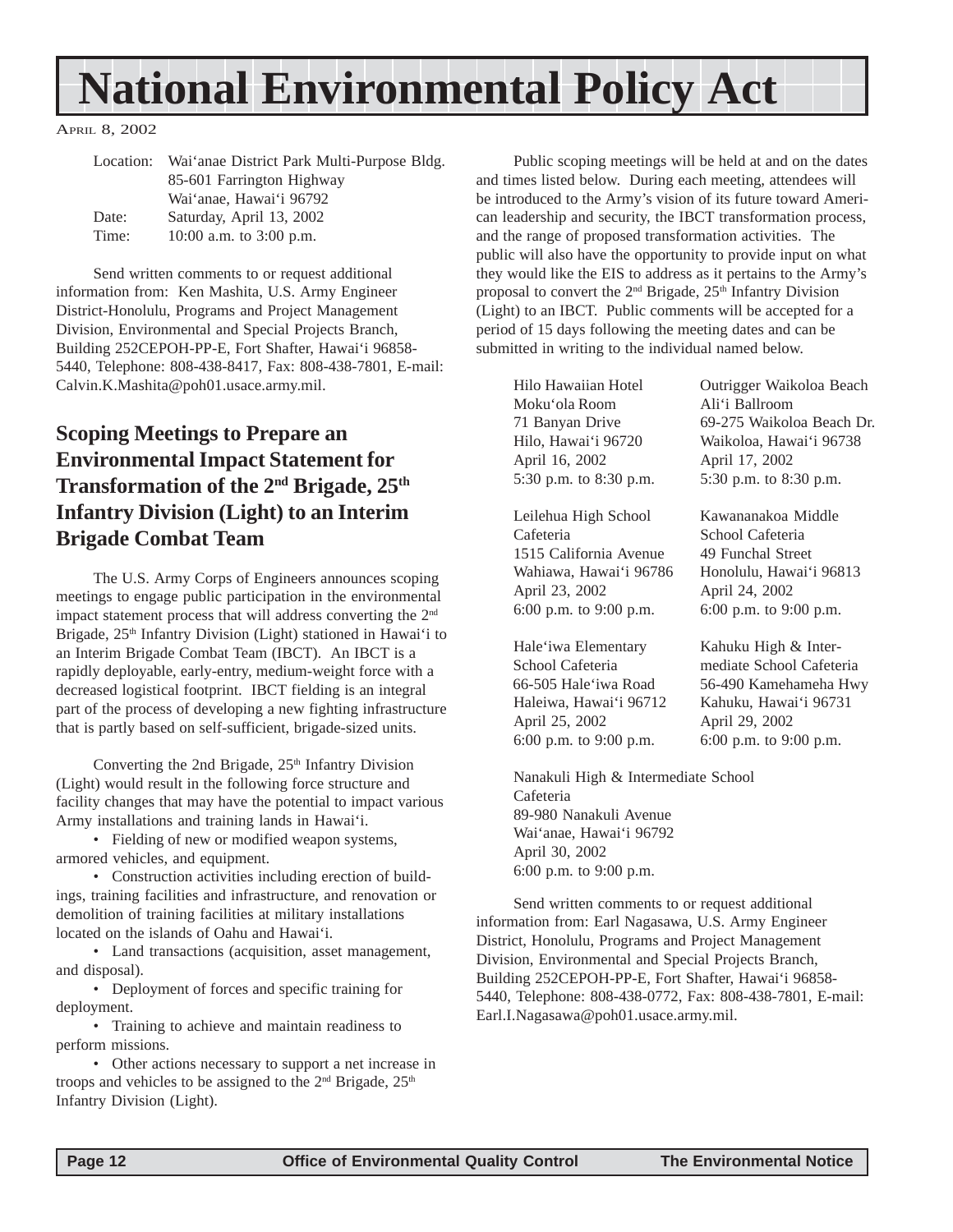## **National Environmental Policy Act**

APRIL 8, 2002

## <span id="page-12-0"></span>**U.S. Coast Guard Integrated Deepwater System Project**

The Coast Guard is pleased to announce the completion of the Final Programmatic Environmental Impact Statement (PEIS) for the Integrated Deepwater System acquisition. The Integrated Deepwater System acquisition entails the modernization or replacement of the Coast Guard's aging Deepwater cutters and aircraft with an integrated system of surface and air assets and their communications, sensors, and logistics infrastructure.

Comments received during the draft stage public comment period have been included in the Final PEIS as have the Coast Guard's responses to each comment. You are invited to submit comments on the Final PEIS in general as well as on the adequacy of responses to the comments.

The Final PEIS is available on CD-ROM or if you would like a hard copy, please contact Lt. Commander Eric Johnson, U.S. Coast Guard Headquarters (G-D), 2100 2nd Street SW, Washington, D.C. 20593-0001, telephone: (202) 267-1665, email: ejohnson@comdt.uscg.mil . The Final PEIS and other information about the Deepwater Program is also posted on the Deepwater EIS website at http:// www.deepwatereis.com and at the Deepwater Program website at http://www.uscg.mil/deepwater.

Please submit your comments by April 29, 2002 to the Department of Transportation Docket Management Facility via only one of the following methods:

| Mail:    | US Dept. of Transportation, Room PL-401 |
|----------|-----------------------------------------|
|          | 400 Seventh Street, NW                  |
|          | Washington, D.C. 20590                  |
| Fax:     | $(202)$ 493-2251                        |
| Website: | http://dms.dot.gov                      |

Comments submitted by mail or fax should include the sender's name and address, must identify the docket number, USCG-2000-8229, and must be submitted in an unbound format, no larger than 8-1/2" x11". You may direct any questions to LCDR Eric Johnson at the number and email address listed above.

## **Shoreline Notices**

## **Shoreline Certification Applications**

Pursuant to § 13-222-12, HAR the following shoreline certification applications are available for inspection at the DLNR District Land Offices on Kaua'i, Hawai'i and Maui and at Room 220, 1151 Punchbowl St., Honolulu, O'ahu (Tel: 587-0414). All comments shall be submitted in writing to the State Land Surveyor, 1151 Punchbowl Street, Room 210, Honolulu, Hawai'i 96813 and postmarked no later than fifteen (15) calendar days from the date of the public notice of the application. If there are any questions, please call Nick Vaccaro at 587-0438.

| Case No.   | Date<br>Received | Location                                                                                                                                                                                                                                                                     | Applicant                                                                                       | Tax Map<br>Key            |
|------------|------------------|------------------------------------------------------------------------------------------------------------------------------------------------------------------------------------------------------------------------------------------------------------------------------|-------------------------------------------------------------------------------------------------|---------------------------|
| OA-869     | 3/18/02          | Lot 22 of Maunalua Bay View Lots<br>Subdivision (File Plan 750) being a<br>portion of R.P. 4475, Land Commission<br>Award 7713, Apana 30 to Victoria<br>Kamamalu at Maunalua, Honolulu, Island<br>of Oahu, Hawaii<br>Address: 12 Hanapepe Place<br>Purpose: Sale of Property | Robert Sing, for<br>Nissho Inc.                                                                 | $3 - 9 - 28:20$           |
| $OA - 870$ | 3/27/02          | Land Court Application 616 (Map 51)<br>Consolidation of Lots 326 and 329 less<br>erosion into Lot A at Kailua,<br>Koolaupoko, Island of Oahu, Hawaii<br>Address: 1586 Mokulua Drive<br>Purpose: Consolidation                                                                | Walter P.<br>Thompson, Inc.,<br>for Ethan and<br>Andrea Topper &<br>Ronald and Gwen<br>Robinson | $4 - 3 - 01:12$<br>and 13 |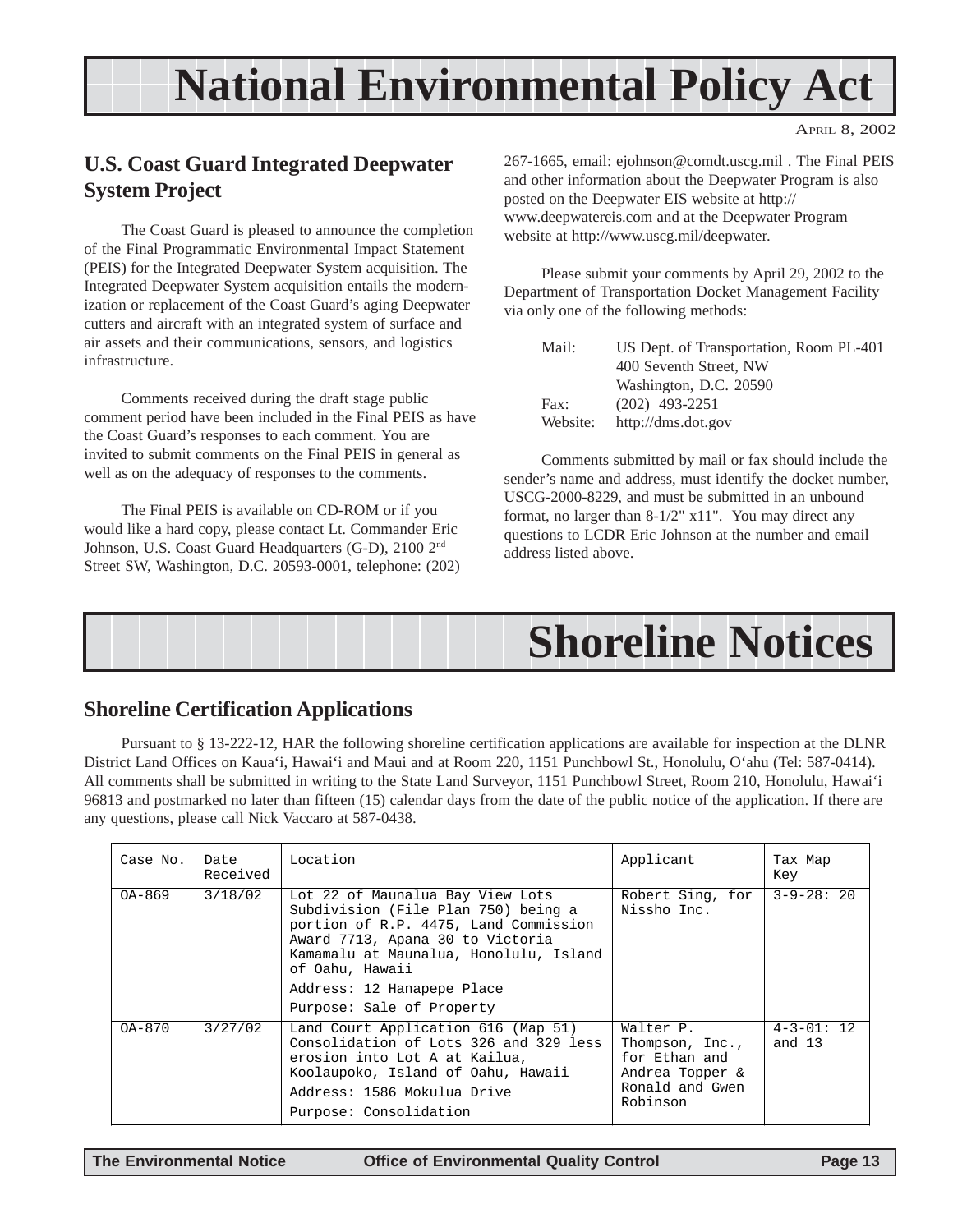## <span id="page-13-0"></span>**Shoreline Notices**

APRIL 8, 2002

### **Shoreline Certifications and Rejections**

Pursuant to §13-222-26, HAR the following shorelines have been certified or rejected by the DLNR. A person may appeal a certification or rejection to the BLNR, 1151 Punchbowl Street, Room 220, Honolulu, Hawai'i 96813, by requesting in writing a contested case hearing no later than twenty (20) calendar days from the date of public notice of certification or rejection.

| Case<br>No. | Date                 | Location                                                                                                                                                                                                                           | Applicant                                                                                             | Tax Map Key          |
|-------------|----------------------|------------------------------------------------------------------------------------------------------------------------------------------------------------------------------------------------------------------------------------|-------------------------------------------------------------------------------------------------------|----------------------|
| OA-863      | 3/11/02<br>Certified | Portion of Lot 1 as shown on DPP File No. 82<br>(187), land situated at Waianae-Kai, Waianae,<br>Island of Oahu, Hawaii<br>Address: Waianae High School<br>85-251 Farrington Hwy<br>Purpose: Building Permit                       | ControlPoint Surveying,<br>Inc., for Department of<br><b>Accounting and General</b><br>Services (SOH) | $8-5-02:18$          |
| OA-866      | 3/22/02<br>Certified | Lot 67 Land Court Application 772 and Lot 67-A,<br>land situated at Laie, Koolauloa, Island of Oahu,<br>Hawaii<br>Address: 55-601 Kamehameha Hwy<br>Purpose: Building Permit                                                       | Walter P. Thompson, Inc.,<br>for Robert Pang                                                          | $5-5-03:42$          |
| HA-253      | 3/22/02<br>Certified | Lot 1 and 2 of the Alohi Kai Subdivision, being a<br>portion of Land Commission Award 9971, land<br>situated at Kaumalumalu, North Kona, Island of<br>Hawaii, Hawaii<br>Address: Not Assigned (Vacant)<br>Purpose: Building Permit | Don McIntosh Consulting<br>Inc., for Jack D. Rose                                                     | $7 - 7 - 24$ : 1 & 2 |
| MA-264      | 3/22/02<br>Certified | Lot 1 of the David Kina Subdivision, being a<br>portion of R. P 2438, Land Commission Award<br>5326 to Kalaeloa<br>Location: Paia, Island of Maui, Hawaii<br>Address: 47 Loio Place<br>Purpose: Building Permit                    | Akamai Land Surveyor, Inc.,<br>for Alan C. Bolton                                                     | $2 - 6 - 04:25$      |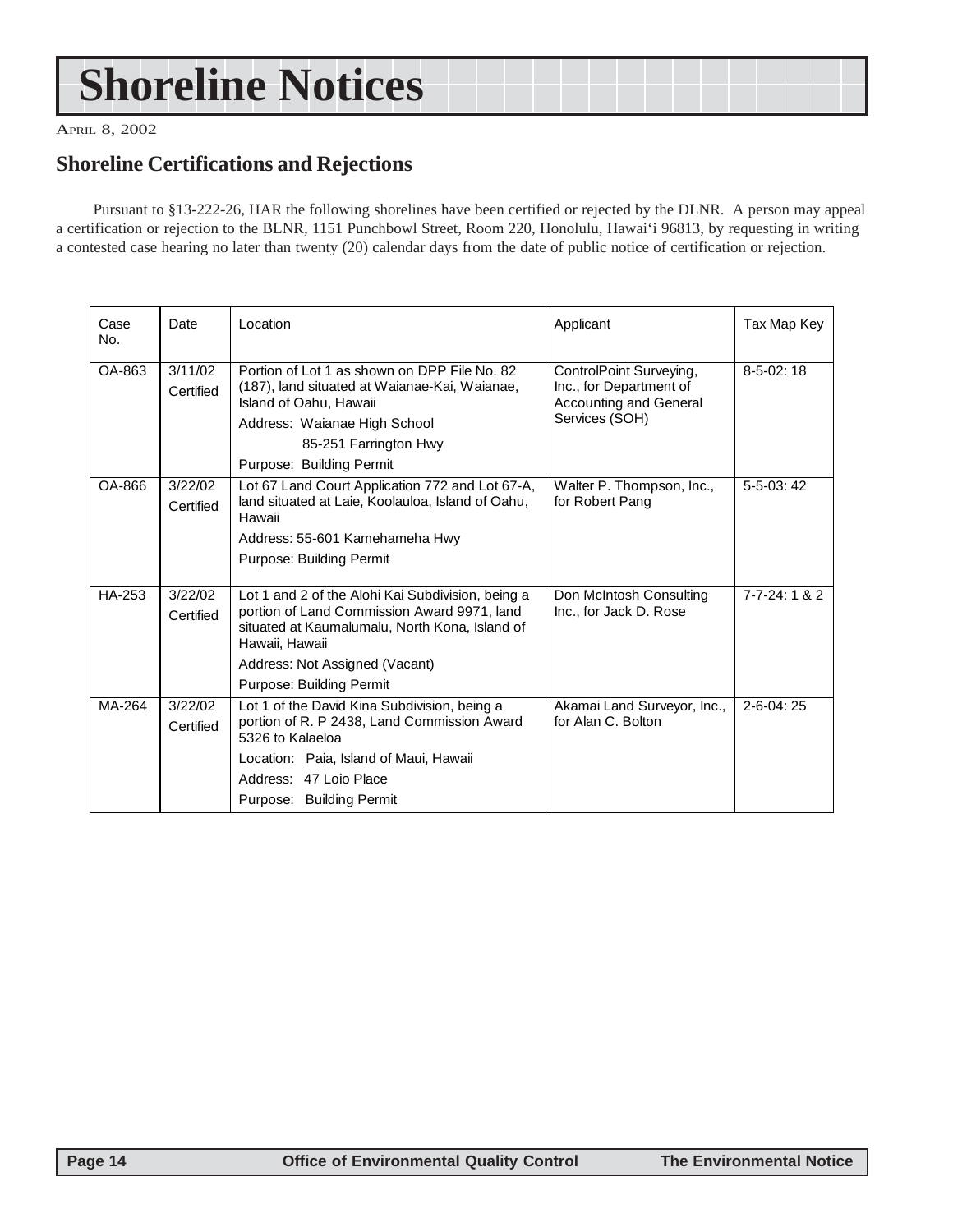## **Pollution Control Permits**

APRIL 8, 2002

### **Department of Health Permits**

The following is a list of some pollution control permits currently being reviewed by the State Department of Health. For more information about any of the listed permits, please contact the appropriate branch or office of the Environmental Management Division at 919 Ala Moana Boulevard, Honolulu.

| <b>Branch</b><br>Permit Type                                                | Applicant & Permit<br>Number                                                   | Project Location                                                           | Pertinent<br>Date                  | Proposed Use                                                                                                                                      |
|-----------------------------------------------------------------------------|--------------------------------------------------------------------------------|----------------------------------------------------------------------------|------------------------------------|---------------------------------------------------------------------------------------------------------------------------------------------------|
| Clean Air Branch.<br>586-4200,<br><b>Temporary Covered</b><br>Source Permit | Grace Pacific Corporation<br>CSP 0045-02-CT<br>(Amendment)                     | 91-920 Farrington<br>Highway, Kapolei, Oahu                                | Issued:<br>3/5/02                  | 334 TPH Hot Mix Asphalt<br>Facility                                                                                                               |
| Clean Air Branch,<br>586-4200, Covered<br>Source Permit                     | Aloha Petroleum<br>CSP 0220-01-C                                               | Barbers Point Sales<br>Terminal, Campbell<br>Industrial Park, Oahu         | <b>Comments</b><br>Due:<br>4/17/02 | Ten (10) Petroleum<br>Storage Tanks and Tank<br><b>Truck Loading Rack</b>                                                                         |
| Clean Air Branch,<br>586-4200, Covered<br>Source Permit                     | Hawaii Electric Light<br>Company<br>CSP 0237-01-C                              | Waimea Generating<br>Station, Kamuela.<br>Hawaii                           | Comments<br>Due:<br>4/17/02        | Three (3) 2.5 MW Diesel<br><b>Engine Generators</b>                                                                                               |
| Clean Air Branch,<br>586-4200,<br>Noncovered Source<br>Permit               | Grace Pacific Corporation<br>NSP 0203-01-N<br>(Renewal)                        | Manawainui Quarry,<br>Molokai                                              | Issued:<br>3/18/02                 | 120 TPH Hot Batch Mix<br>Asphalt Concrete Plant                                                                                                   |
| Clean Air Branch.<br>586-4200, Covered<br>Source Permit                     | Kapaa Generating Partners<br>CSP 0032-01-C                                     | Kapaa Landfill,<br>909 Kalanianaole<br>Highway, Oahu                       | Comments<br>Due:<br>4/24/02        | 3.3 MW Gas Turbine                                                                                                                                |
| Clean Air Branch,<br>586-4200, Covered<br>Source Permit                     | Maui Electric Company,<br>Ltd.<br>CSP 0031-04-C                                | Palaau Generating<br>Station, Palaau, Molokai                              | Comments<br>Due:<br>4/24/02        | Nine (9) Diesel Engine<br>Generators and One (1)<br><b>Combustion Turbine</b>                                                                     |
| Clean Air Branch,<br>586-4200,<br>Temporary Covered<br>Source Permit        | Grace Pacific Corporation<br>CSP 0040-01-CT<br>(Renewal and<br>Amendment)      | Camp 10, Ameron<br>Quarry, Puunene, Maui                                   | Issued:<br>3/19/02                 | 186 TPH Drum-Mix<br>Asphalt Concrete Plant<br>with Recycle Kit; 1.25<br>MMBtu/Hr. HEATEC Hot<br>Oil Heater: and 725 kW<br>Diesel Engine Generator |
| Clean Water<br>Branch, 586-4309,<br><b>Water Quality</b><br>Certification   | State of Hawaii,<br>Department of Land and<br>Natural Resources<br>WQC 0000395 | Entrance channel<br>between Hawaii Kai<br>Marina and Maunalua<br>Bay, Oahu | Comments<br>Due:<br>4/24/02        | Maintenance dredging of<br>the entrance channel                                                                                                   |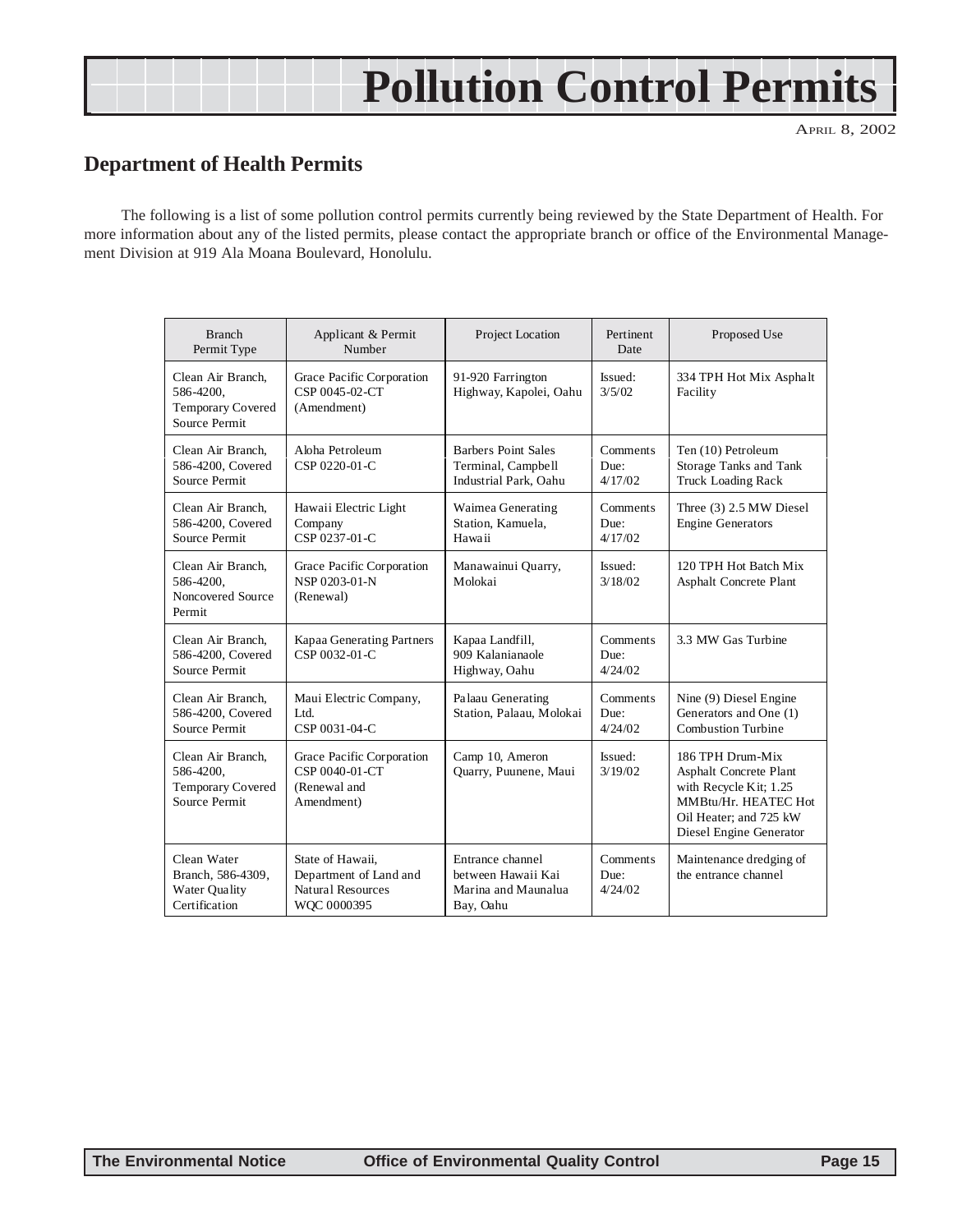## <span id="page-15-0"></span>**Coastal Zone News**

APRIL 8, 2002

### **Special Management Area (SMA) Minor Permits**

Pursuant to Hawai'i Revised Statute (HRS) 205A-30, the following is a list of SMA Minor permits that have been approved or are pending by the respective county/state agency. For more information about any of the listed permits, please contact the appropriate county/state Planning Department. City & County of Honolulu (523-4131); Hawai'i County (961-8288); Kaua'i County (241-6677); Maui County (270-7735); Kaka'ako Special Design District (587-2878).

| Location (TMK)                | <b>Description (File No.)</b>                                                   | <b>Applicant/Agent</b>                    |
|-------------------------------|---------------------------------------------------------------------------------|-------------------------------------------|
| Hawaii: (1-4-2: 50)           | 7-lot subdivision (02-07)                                                       | Benjamas Seungsiri                        |
| Maui: Haiku (2-9-5: 52)       | Swimming pool - Pending (SMX-<br>20020097)                                      | John R. Zangrando                         |
| Maui: Haiku (2-8-3: 20)       | Renovate existing barn to residence -<br>Pending (SMX-20020098)                 | David J. & Marianne Asher                 |
| Maui: Kihei (3-9-37: 39)      | Add home office/bathroom/garage, etc. -<br>Pending (SMX-20020100)               | Dr. Charles Dougherty                     |
| Maui: Molokai (5-4-17:<br>34) | New single family residence – Pending<br>$(SMX-20020101)$                       | Rosemary Slabaugh                         |
| Maui: Kihei (3-9-12: 21)      | New pavilion $&$ increase floor area -<br>Pending (SMX-20020102)                | Susan Kuwada                              |
| Maui: Kihei (3-9-1: 10)       | 4-foot high rock wall - Waiohuli-Keokeo<br>subdivision - Pending (SMX-20020104) | Eduardo Bello                             |
| Maui: Kihei (3-9-1: 99)       | Storage closet addition - Pending (SMX-<br>20020105)                            | Knox Swanson                              |
| Maui: Wailea (2-1-26: 23)     | New single family residence & pool -<br>Pending (SMX-20020106)                  | <b>August Sterling Percha</b>             |
| Maui: Kihei (3-9-17: 29)      | Akina-Kato Homes - addition of 740 SF<br>living $space - Pending(SMX-20020108)$ | Maria Kato                                |
| Maui: Kihei (3-9-28: 75)      | Garage & storage loft - Pending (SMX-<br>20020109)                              | Kim Chi Nguyen                            |
| Maui: Haiku (2-9-1: 64)       | Barn - Pending (SMX-20020110)                                                   | Dana Millheiser                           |
| Maui: Maalaea (3-6-8: 1)      | New offices – interior work only – Pending<br>$(SMX-20020111)$                  | Marie E. Kimmey                           |
| Maui: (4-4-8: 22)             | Kaanapali ALB #351 / Interior Work -<br>Pending (SMX-20020112)                  | Bridges Custom Homes &<br>Remodeling, LLC |
| Maui: (4-6-28: 44)            | Interior remodel, dormer addition Puamana<br>$(SM2-20020028)$                   | T. Hardelman                              |
| Maui: (4-5-2: 5)              | Interior renovation, exterior stairs (SM2-<br>20020029)                         | Lahaina United Methodist<br>Church        |
| Maui: (4-2-4: 24)             | Kapalua Bay Golf Course - golf cart wash<br>area (SM2-20020030)                 | Arnold Ambrose                            |
| Maui: Huelo (2-9-7: 37)       | $1st$ & $2nd$ farm dwellings (SM2-20020031)                                     | Gwendolyn Grace                           |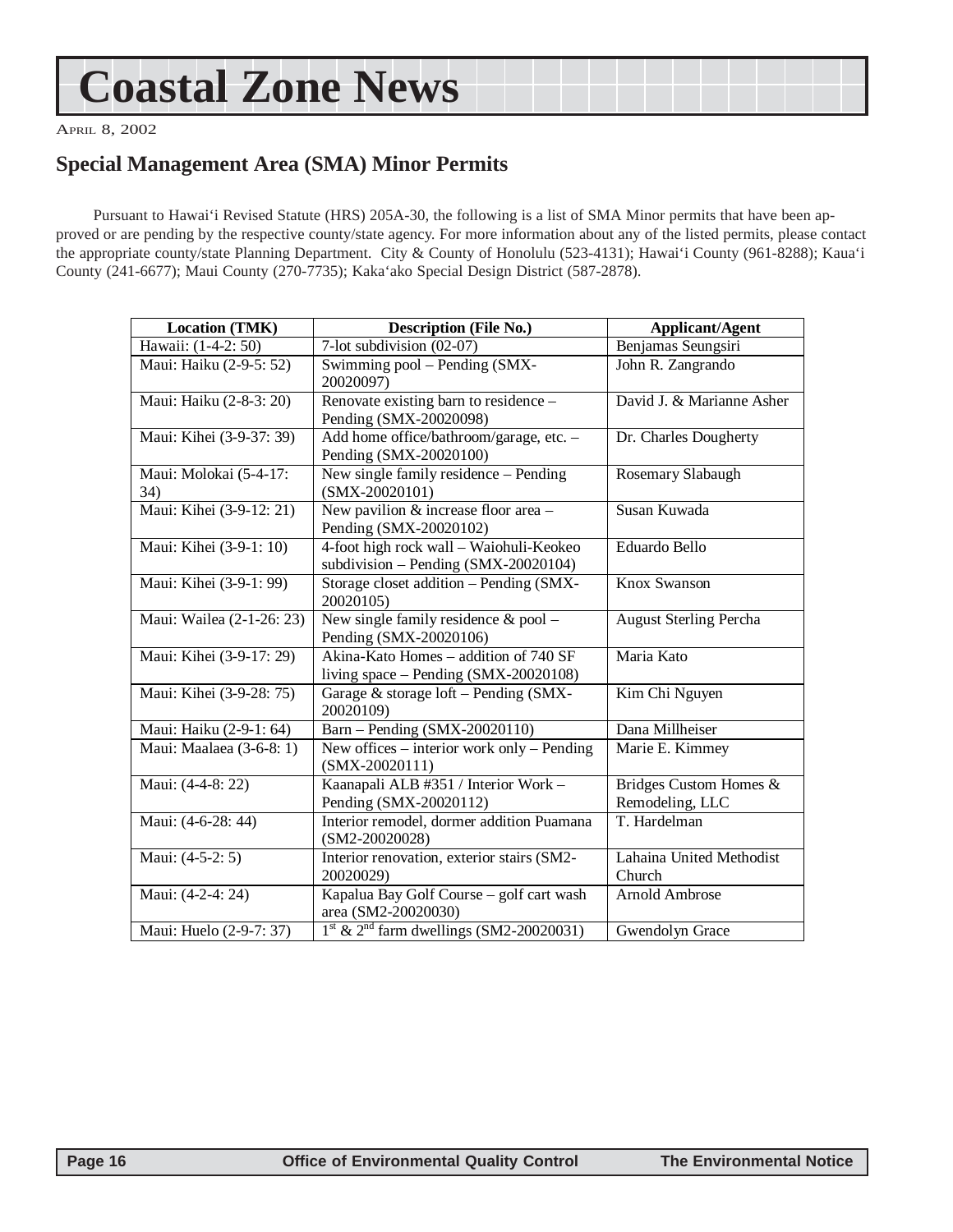## **Federal Notices**

## <span id="page-16-0"></span>**Notice of Deficiency for Hawai'i Clean Air Operating Permits Program**

The U. S. Environmental Protection Agency (EPA) has issued a notice of deficiency for the State of Hawai'i's Clean Air Act title V operating permits program, which is administered by the Hawai'i Department of Health. The notice of deficiency is based upon EPA's finding that Hawai'i's provisions for insignificant emissions units do not meet minimum Federal requirements for program approval. Publication of this notice is a prerequisite for withdrawal of Hawai'i's title V program approval, but does not effect such withdrawal. This notice is effective March 22, 2002. Because this Notice of Deficiency is an adjudication and not a final rule, the Administrative Procedure Act's 30-day deferral of the effective date of a rule does not apply. For details call Robert Baker, EPA, Region 9, Air Division (AIR-3), 75 Hawthorne Street, San Francisco, CA 94105, telephone (415) 972-3979. This notice is not a proposal to withdraw Hawai'i's title V program. Consistent with 40 CFR 70.10(b)(2), EPA will wait at least 90 days, at which point it will determine whether Hawai'i has taken significant action to correct the deficiency (see, 67 F.R. 15385, April 1, 2002).

### **Public Scoping Meeting on Northwestern Hawaiian Islands National Marine Sanctuary Designation**

On December 4, 2000, Executive Order 13178 established the Northwestern Hawaiian Islands Coral Reef Ecosystem Reserve, pursuant to the National Marine Sanctuaries Amendments Act of 2000. The Reserve extends approximately 1200 nautical miles long and 100 nautical miles wide. NOAA issued a notice of intent on January 19, 2001, (see, 66 F.R. 5509) to designate the Reserve as a national marine sanctuary. A notice announcing the beginning of public scoping pursuant to the National Environmental Policy Act was issued on March 18, 2002 (see, 67 F.R. 11996). This notice announces the dates and locations of the public scoping meetings. The public scoping process started on March 18, 2002, and ends on Friday, May 3, 2002. Written comments may be sent to NWHI Coral Reef Ecosystem Reserve, 6700 Kalaniana'ole Highway, No. 215, Honolulu, Hawai'i 96825; faxed to (808) 397-2662; or emailed to nwhi@noaa.gov. Comments will be available for public review at the office address above. Summaries of public comments from initial scoping meetings will be available at hawaiireef.noaa.gov. Scoping meetings will be held as follows: (1) Tuesday, April 9, 6:00 p.m., Wai'anae District

Park, Multipurpose Building, 85-601 Farrington Highway, Wai'anae, O'ahu; (2) Wednesday, April 10, 6:00 p.m., He'eia Kea State Park Visitors Center Hall, 46-465 Kamehameha Highway, Kane'ohe, O'ahu; (3) Thursday, April 11, 6:00 p.m., Maui Arts and Cultural Center, McCoy Studio Theater, One Cameron Way, Kahului, Maui; (4) Thursday, April 11, 1:00 p.m., Department of Commerce Building, Room 1414, 14th and Constitution Avenue, NW., Washington, District of Columbia; (5) Friday, April 12, 6:00 p.m., Kulana 'Oiwi Halau, Lot 24, Maunaloa Highway, Kaunakakai, Moloka'i; (6) Monday, April 15, 6:00 p.m., Japanese Cultural Center, Manoa Room, 2454 South Beretania Street, Honolulu, O'ahu; (7) Tuesday, April 16, 6:00 p.m., Radisson Kauai Beach Resort, Jasmine Ballroom, 4331 Kaua'i Beach Drive, Lihu'e, Kaua'i; (8) Wednesday, April 17, 6:00 p.m., University of Hawai'i at Hilo, Marine Science Building, 200 West Kawili Street, Hilo, Hawai'i**;** (9) Thursday, April 18, 6:00 p.m., King Kamehameha's Kona Beach Hotel, Kamakahonu Ballroom, 75-5660 Palani Road, Kailua-Kona, Hawai'i; and, (10) Friday, April 19, 6:00 p.m., Lana'i Public Library, Frazier Avenue, Lana'i City, Lana'i. For details, call Aulani Wilhelm, at (808) 397-2657, email at nwhi@noaa.gov (see, 67 F.R.13749, March 26, 2002).

## **Revised Prudency Determinations/ Designations of Critical Habitat for Maui/ Kaho'olawe Plant Species**

The U.S. Fish and Wildlife Service (FWS), propose critical habitat for 61 of the 70 species known historically from the islands of Maui and Kaho'olawe that are listed under the Endangered Species Act of 1973, as amended. FWS proposes critical habitat designations for 61 species within 13 critical habitat units totaling approximately 126,531 acres on the island of Maui, and within 2 critical habitat units totaling approximately 1,763 acres on the island of Kaho'olawe. If this proposal is made final, section 7 of the Act requires Federal agencies to ensure that actions they carry out, fund, or authorize do not destroy or adversely modify critical habitat to the extent that the action appreciably diminishes the value of the critical habitat for the survival and recovery of the species. Section 4 of the Act requires us to consider economic and other relevant impacts of specifying any particular area as critical habitat. FWS is soliciting data and comments from the public on all aspects of this proposal, including data on the economic and other impacts of the designations. FWS may revise or further refine this rule, including critical habitat boundaries, prior to final designation based on habitat and plant surveys, public comment on the revised proposed critical habitat rule, and new scientific and commercial information. FWS will accept comments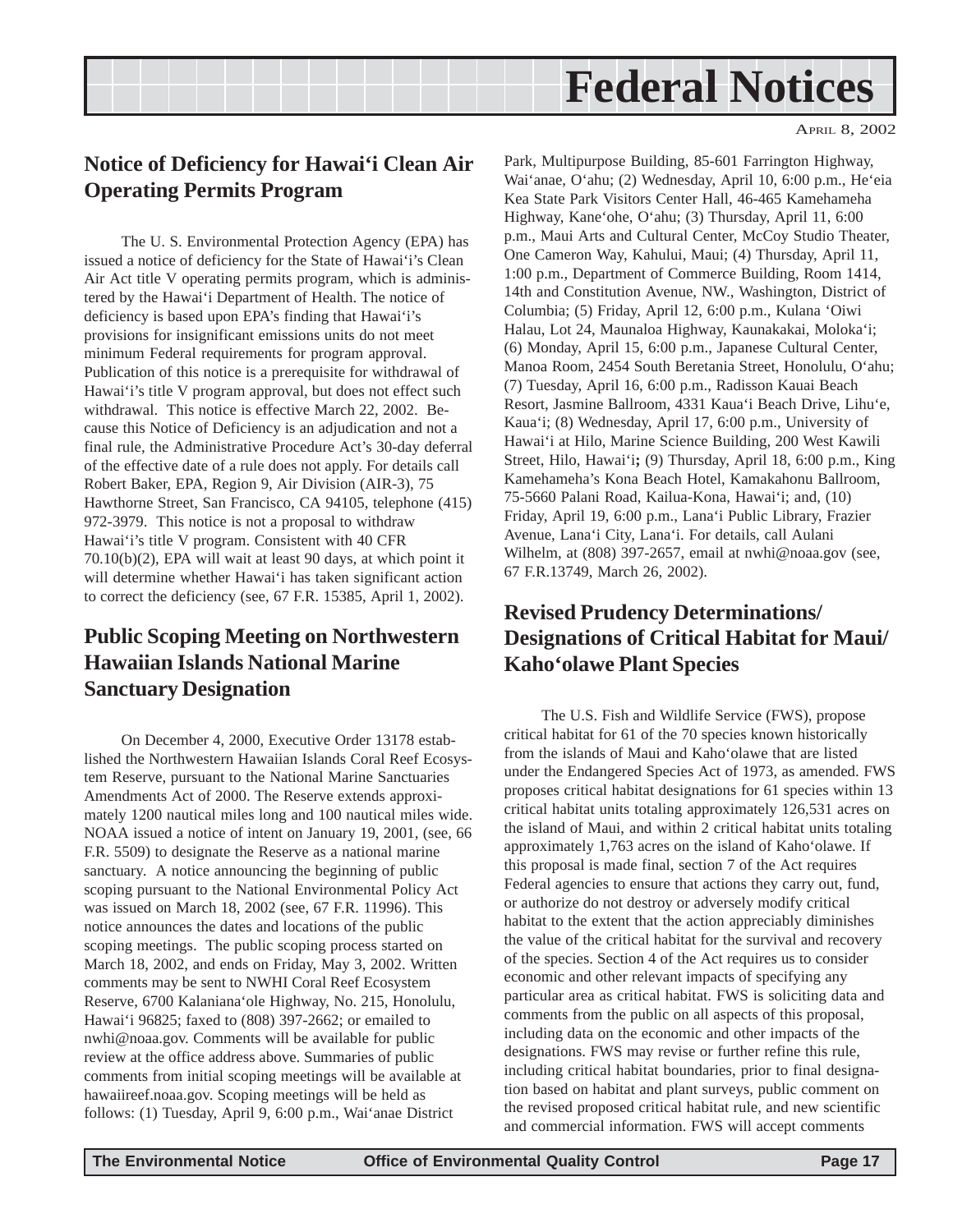## <span id="page-17-0"></span>**Federal Notices**

APRIL 8, 2002

until June 3, 2002. Public hearing requests must be received by May 20, 2002. Submit comments and materials concerning this proposal in writing to the Field Supervisor, U.S. Fish and Wildlife Service, Pacific Islands Office, 300 Ala Moana Blvd., Room 3-122, P.O. Box 50088, Honolulu, Hawai'i 96850-0001. For details, call Paul Henson, Field Supervisor, Pacific Islands Office, telephone (808) 541-344 (see, 67 F.R. 15855, April 3, 2002).

## **Determination of Critical Habitat for the Kauai Cave Wolf Spider and Kauai Cave Amphipod**

The U.S. Fish and Wildlife Service (FWS) wants to designate critical habitat for the Kaua'i cave wolf spider (*Adelocosa anops*) and the Kaua'i cave amphipod (*Spelaeorchestia koloana*) pursuant to the Endangered Species Act of 1973, as amended.. The proposed critical habitat consists of three units whose boundaries encompass an area of approximately 4,193 acres on the island of Kaua'i. Critical habitat identifies specific areas that are essential to the conservation of a listed species and that may require special management considerations or protection. If this proposal is made final, section 7 of the Act requires Federal agencies to ensure that actions they fund, authorize, or carry out do not destroy or adversely modify critical habitat to the extent that the action appreciably diminishes the value of the critical habitat for the conservation of the species. Section 4 of the Act requires FWS to consider economic and other impacts of specifying any particular area as critical habitat. FWS is soliciting data and comments from the public on all aspects of this proposal, including data on economic and other impacts of the designation. FWS may revise or further refine critical habitat boundaries prior to final designation based on new information received during the comment period. FWS will accept comments until the close of business on May 28, 2002. Requests for public hearing must be received by May 13, 2002. Send written comments and materials to Paul Henson, Field Supervisor, Pacific Islands Fish and Wildlife Office, U.S. Fish and Wildlife Service, 300 Ala Moana Boulevard, Room 3-122, Box 50088, Honolulu, Hawai'i 96850. For more information call Mr. Henson at (808) 541-3441 (see, 67 F.R. 14671, March 27, 2002).

## **Three Nominations to the National Register of Historic Places**

The State Historic Preservation Officer in the Department of Land and Natural Resources, has nominated the following three Hawai'i properties to the National Register of Historic Places: (1) Waiakea Mission Station, Hilo Station,

211 Haili St., Hilo, No. 02000387; (2) Boettcher Estate, 248 North Kalaheo, Kailua, No. 02000388; and (3) Hawai'i Shingon Mission, 915 Sheridan St., Honolulu, No. 02000386. The National Park Service (NPS) announced that it received the above nominations before March 16, 2002. NPS wants any written comments on the significance of these properties under the National Register criteria for evaluation. Send comments through the U.S. Postal Service, to the National Register of Historic Places, National Park Service, 1849 C St. NW., NC400, Washington, DC 20240; by all other carriers, National Register of Historic Places, National Park Service, 800 N. Capitol St. NW., Suite 400, Washington DC 20002; or by telephone facsmile to (202) 343-1836. Written or faxed comments should be submitted by April 16, 2002 (see, 67 F.R. 15411, April 1, 2002).

### **Bottomfish Plan Team Meeting**

The Western Pacific Fishery Management Council will hold a meeting of its Bottomfish Plan Team on April 10 and 11, 2002, from 8:30 a.m. to 5:00 p.m. each day at the Council Office Conference Room, Western Pacific Fishery Management Council, 1164 Bishop St., Suite 1400, Honolulu, Hawai'i 96813, to discuss, among other things: review status of 2000 Annual Report; identify problems and possible solutions for uncompleted recommendations; research priorities for Western Pacific Region bottomfish fisheries; Northwestern Hawaiian Islands (NWHI) Issues - Management under the Clinton Executive Orders that establish the NWHI Coral Reef Reserve; status of Draft Environmental Impact Statement, Biological Opinion, and Marine Mammal Protection Act requirements. The Bottomfish Plan Team will meet as late as necessary to complete scheduled business. Although non-emergency issues not contained in this agenda may come before the Team for discussion, those issues may not be the subject of formal action during these meetings. For details, call Kitty M. Simonds, Executive Director at (808) 522-8220 (see, 67 F.R. 14916, March 28, 2002).

### **Beaches Environmental Assessment and Coastal Health Act Grants**

The Beaches Environmental Assessment and Coastal Health Act (BEACH Act) signed into law on October 10, 2000, amends the Clean Water Act (CWA) to reduce the risk of disease to users of the Nation's recreational waters. The BEACH Act authorizes the U.S. Environmental Protection Agency (EPA) to award program development and implementation grants to eligible States, Territories, Tribes, and local governments to support microbiological testing and monitoring of coastal recreation waters, including the Great Lakes,